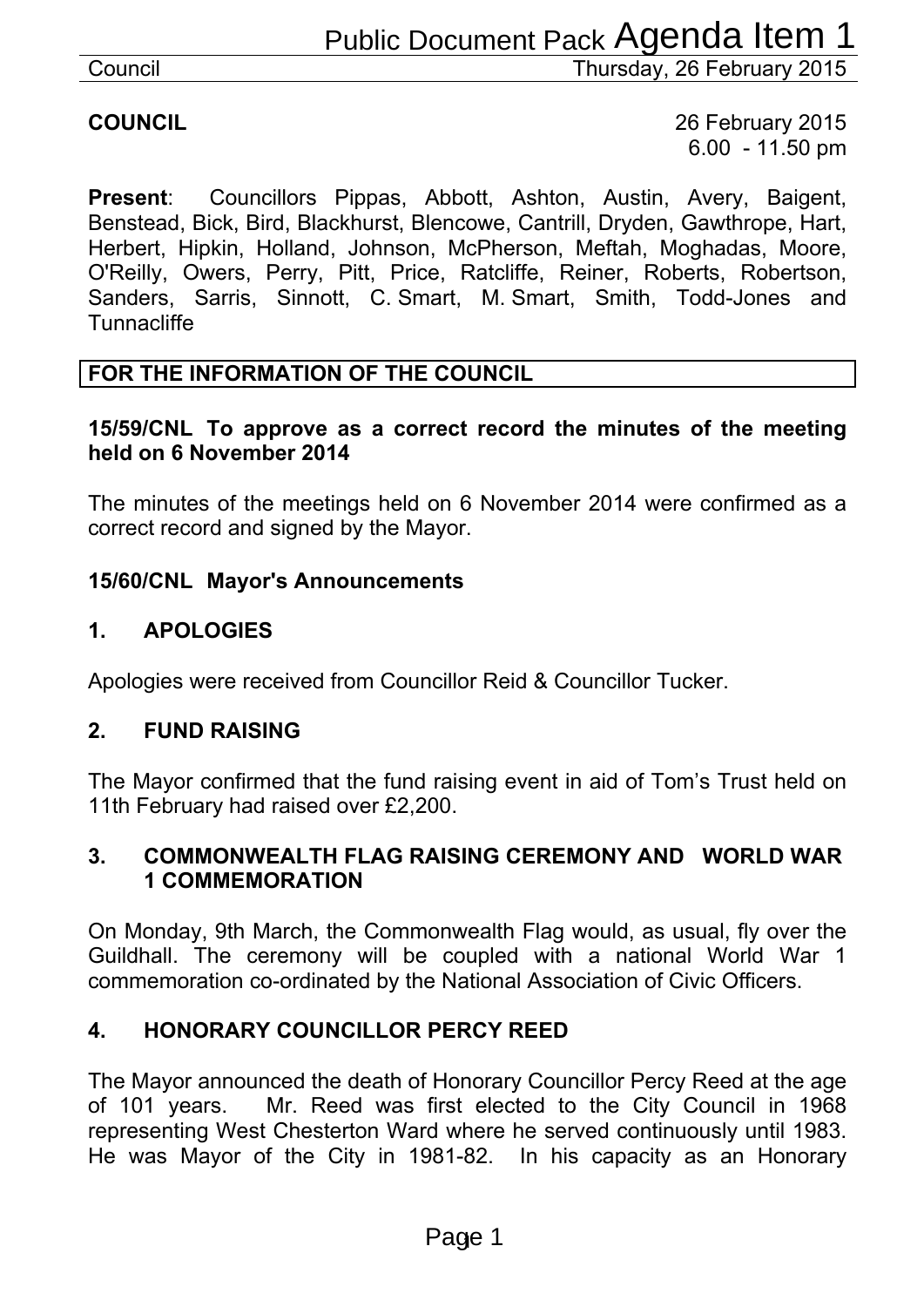| Council | `ncl/2 | Thursday, 26 February 2015 |
|---------|--------|----------------------------|
|         |        |                            |

Councillor, Mr. Reed continued to give outstanding support to the office of Mayor and had been an extremely regular attender at the Council's civic events until a year or so ago.

A minutes silence then followed.

# **5. WELCOME TO COUNCILLOR SANDERS**

The Mayor welcomed Councillor Sanders to her first meeting since being elected at the Queen Edith's by-election on 13 November 2014.

## **15/61/CNL Public Questions Time**

Doug Whyte addressed the Council and made the following points:

- i. Discussions with Officers have been ongoing for over a year regarding the start date for improvement works to Buchan Street Shopping Area.
- ii. Asked if a final decision would be made at this meeting when the work would begin.

The Executive Councillor for Housing responded with the following:

- i. Advised that money had been allocated in the budget recommendations for 2015/16.
- ii. Subject to approval of the budget, which would be considered later in the meeting, the work would begin at the end of March or early April 2015.

Andy Davey addressed the Council and made the following points:

- i. The cutting down of the plane trees at the rear perimeter of Alexandra Gardens were due to be considered by the Planning Committee on 4th March 2015.
- ii. These trees are threatened as householders are seeking to claim compensation for underpinning their properties to repair the damage that the insurance companies believe the trees have caused.
- iii. Questioned if the trees caused all the damage. The properties had been built on clay (which moves seasonally) and many have rear extensions. Cracks could appear due to the difference in foundations between house and extension.
- iv. Was advised by the Executive Councillor for City Centre and Public Places that there was no money to save these trees from ruinous cutting.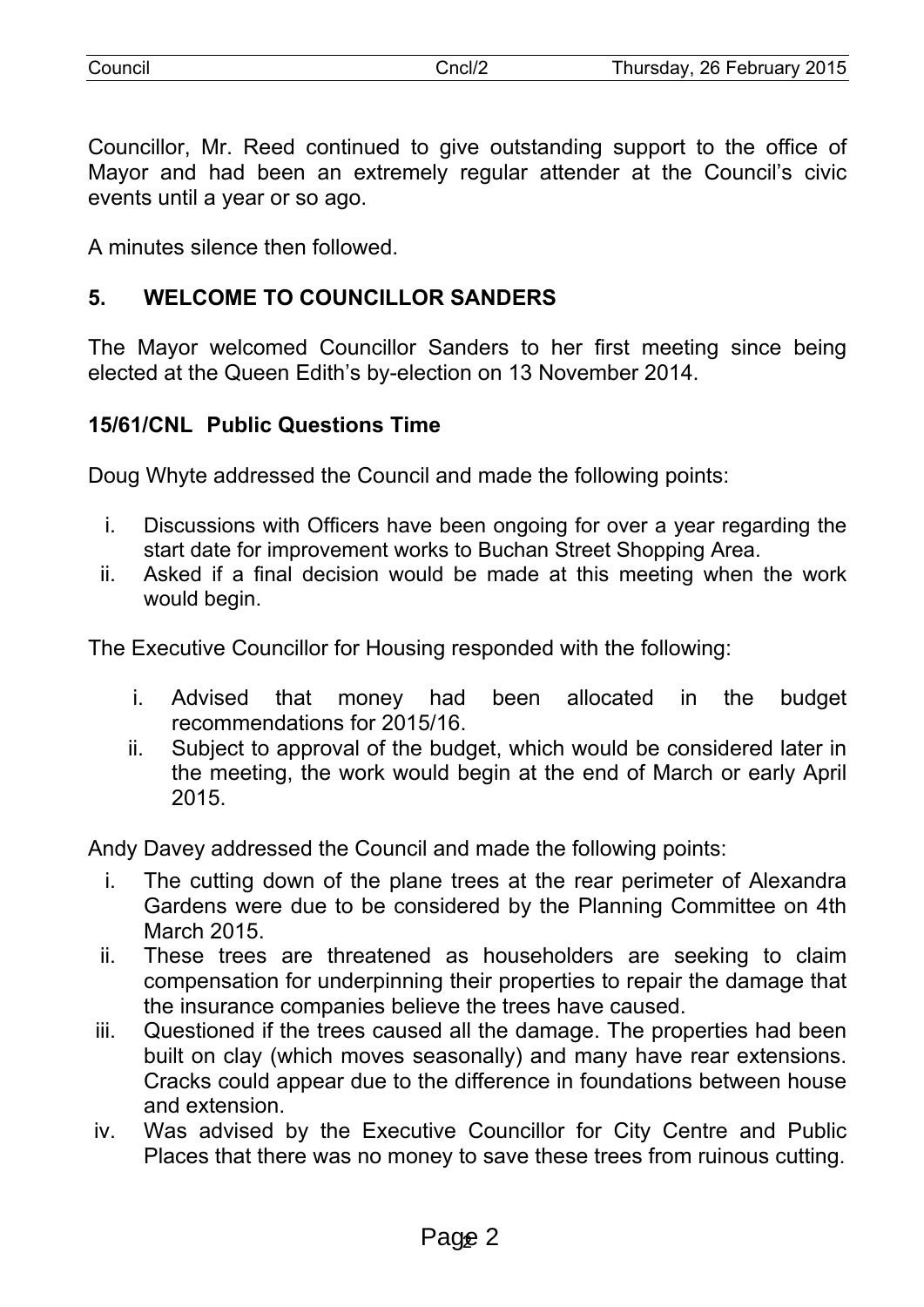| Council | cncl/3 | Thursday, 26 February 2015 |
|---------|--------|----------------------------|
|         |        |                            |

v. The Council budget which will be considered tonight shows that the Council plans to release £12.1m from the £24m general reserve. Why cannot just 1% of this money (or an additional 1% from the reserve) be used to supplement the fund set aside by Councillor Cantrill in 2012 to settle the outstanding verifiable claims and save these trees?

The Executive Councillor for City Centre and Public Places responded:

- iii. Acknowledged the disappointment that local residents felt as she too could view the trees from her property.
- iv. There were no guarantees that there would be no future claims, and more monies from the Reserves would be required which would have to be taken from elsewhere; such as protecting front line services, housing and anti-poverty funding. Therefore there could be no promise to save the trees.
- v. Funding was not unlimited and money was also required to protect other areas in the City.
- vi. Since 2012, the Council had made a number of short term decisions. Now the decision was strategic and the question should be asked if the trees should be retained at all cost. There could be unlimited liability to protect the five trees at Alexandra Gardens.

Andy Davey raised the following supplementary points:

- i. The Executive Councillor has presented the case as an unlimited pot of money.
- ii. Asked for monies to be taken from the commercial property portfolio, not housing or anti-poverty funding.
- iii. Trees should be treated as public amenity assets.

The Executive Councillor for City Centre and Public Places responded:

- i. Appreciated Mr Davey's comments.
- ii. It was expected that funding from central government would be cut each year and harsh decisions had to be made in order to allow the Council to invest towards housing and towards anti-poverty funding.

Anthony Carpen addressed the Council and made the following points:

i. 'Be the Change Cambridge' were offering three guided workshops; the Housing, Transport and Planning workshop might be of particular interest to Councillors.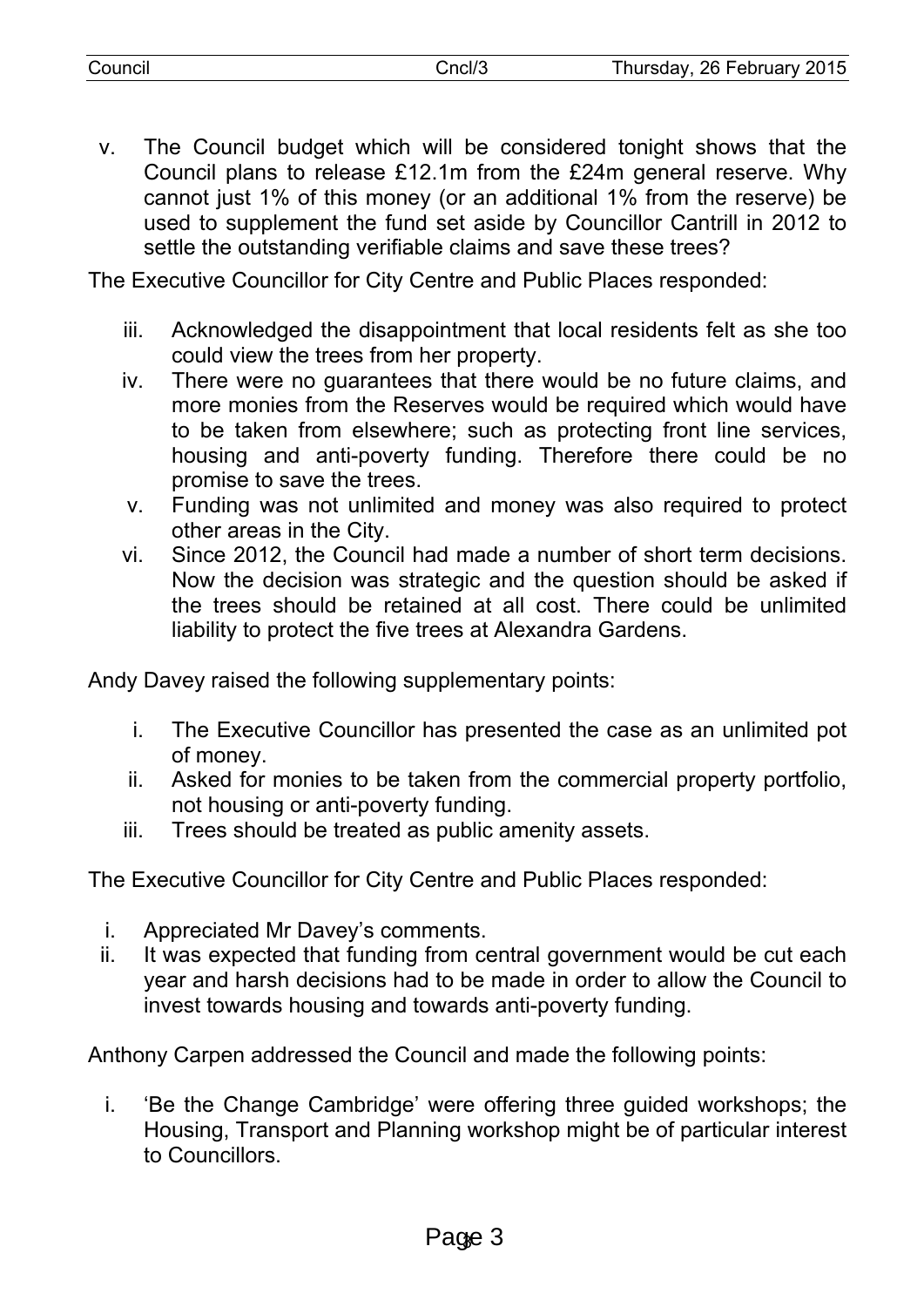ii. A new video would be released to promote the organisation which would be sent to Councillors electronically to share with their contacts.

## **15/62/CNL To consider the recommendations of the Executive for Adoption**

**4a** Money Transmission (Banking) Contract (Executive Councillor for Finance and Resources)

**Resolved** (unanimously):

- i. To authorise the delegation to the Director of Business Transformation to undertake the re-tendering and award of the Council's Banking Contract for a period of 5 years (with the Council's option to extend up to a further 5 years), subject to the preferred tender price being within 10% of the estimated contract value;
- ii. To commence the tender process by not using a Framework option i.e. using a 'full' tender process; and;
- iii. To use an 'open' tender route and to evaluate bidders using the same creditworthiness criteria as used to select the City Council Counterparty List.

**4b** Annual Treasury Management Strategy Statement 2015/16 (Executive Councillor for Finance and Resources)

**Resolved** (27 votes to 0):

To approve:

i. The Annual Borrowing Statement at Paragraph 3.2 of the officer's report, the Council's Minimum Revenue Provision (MRP) Policy at Paragraph of the officer's report and the Council's Annual Investment Strategy as contained within Paragraph 6 of the officer's report.

ii. An amendment to counterparty limits as follows (which puts these financial instruments in line with the other products in use):

| <b>Name</b>               | Recommended Limit $(f)$ |
|---------------------------|-------------------------|
| Supranational Bonds - AAA | 15m                     |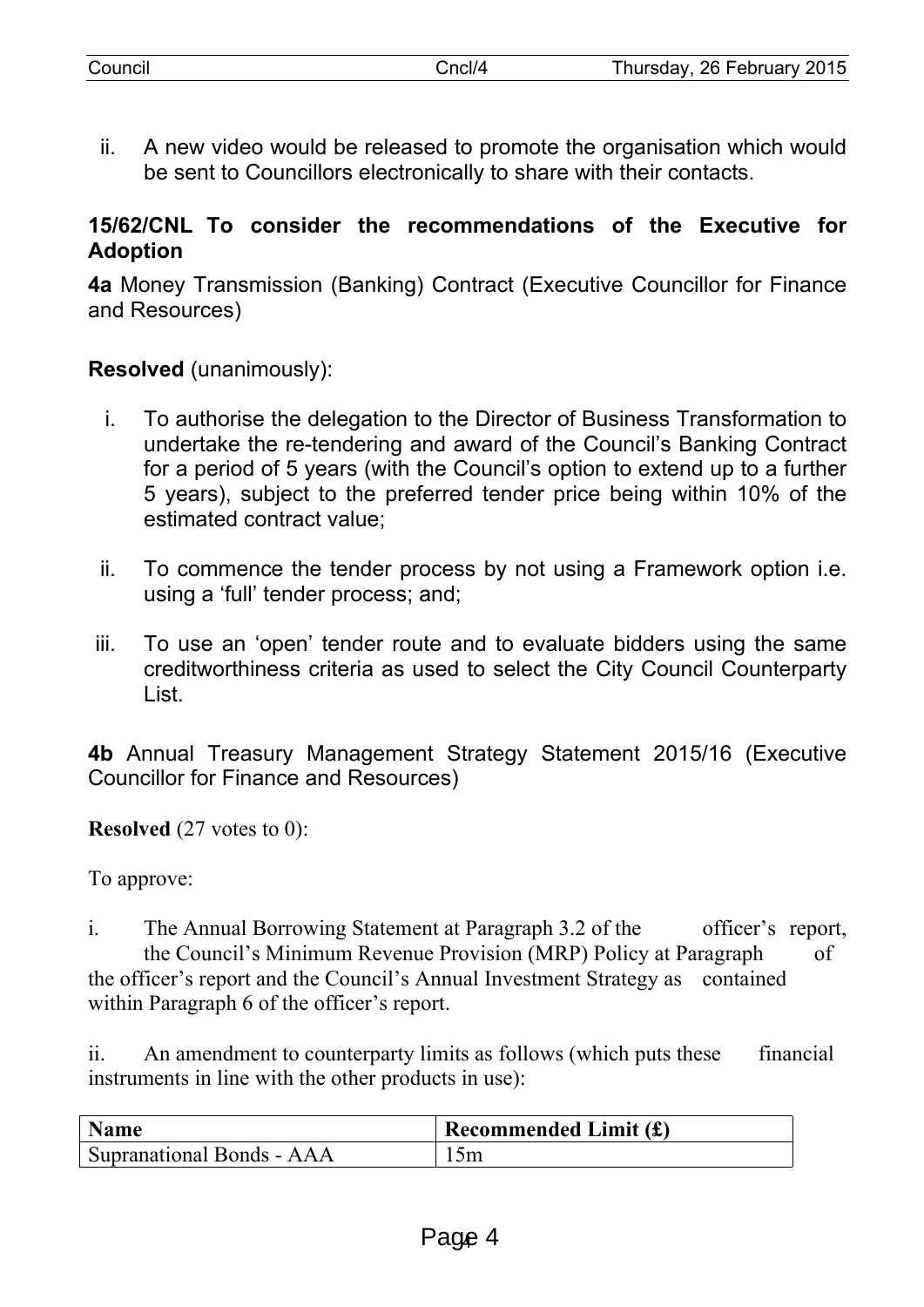| Council | Cncl/5 | Thursday, 26 February 2015 |
|---------|--------|----------------------------|

| <b>UK Government Treasury Bills</b> | . mc |
|-------------------------------------|------|
| <b>UK Government Gilts</b>          | I 5m |

iii. Changes to the estimated Prudential & Treasury Indicators for 2014/15 to 2017/18, inclusive, as set out in Appendix D of the officer's report.

**4c** 2015/16 Housing Revenue Account (HRA) Budget Setting Report (Executive Councillor for Housing)

Resolved (27 votes to 0):

To approve:

Treasury Management

i. Retaining the existing approach to treasury management, setting-aside a proportion of the surpluses generated over the life of the Business Plan to allow for potential debt redemption, but re-investing up to 75% of the surplus generated in the acquisition or development of new affordable housing, as outlined in Section 6 of the HRA Budget Setting Report.

Housing Capital

- ii. Capital bids, shown in Appendix D (2) of the HRA Budget Setting Report, to include ear-marking resource for the implementation of both a new sub-regional choice based lettings IT system, and the software required to facilitate customer access to elements of the housing management information system, subject to each project demonstrating viability.
- iii. Amendment to the Decent Homes Programme investment, recognising the financial implications of a change in the assumed life for UPVC window replacements, from 25 years, to the 40 years required as part of the Decent Homes Standard
- iv. Re-allocation of £976,000 of resource in 2015/16 and 2017/18, originally included in previous years for works to communal areas, into the budget for garage improvement works, to allow the authority to undertake major works to some of the larger garage blocks should there be a financially viable business case for investment. The decision to proceed with works following the preparation of each business case shall be delegated to the Director of Customer & Community Services, in consultation with the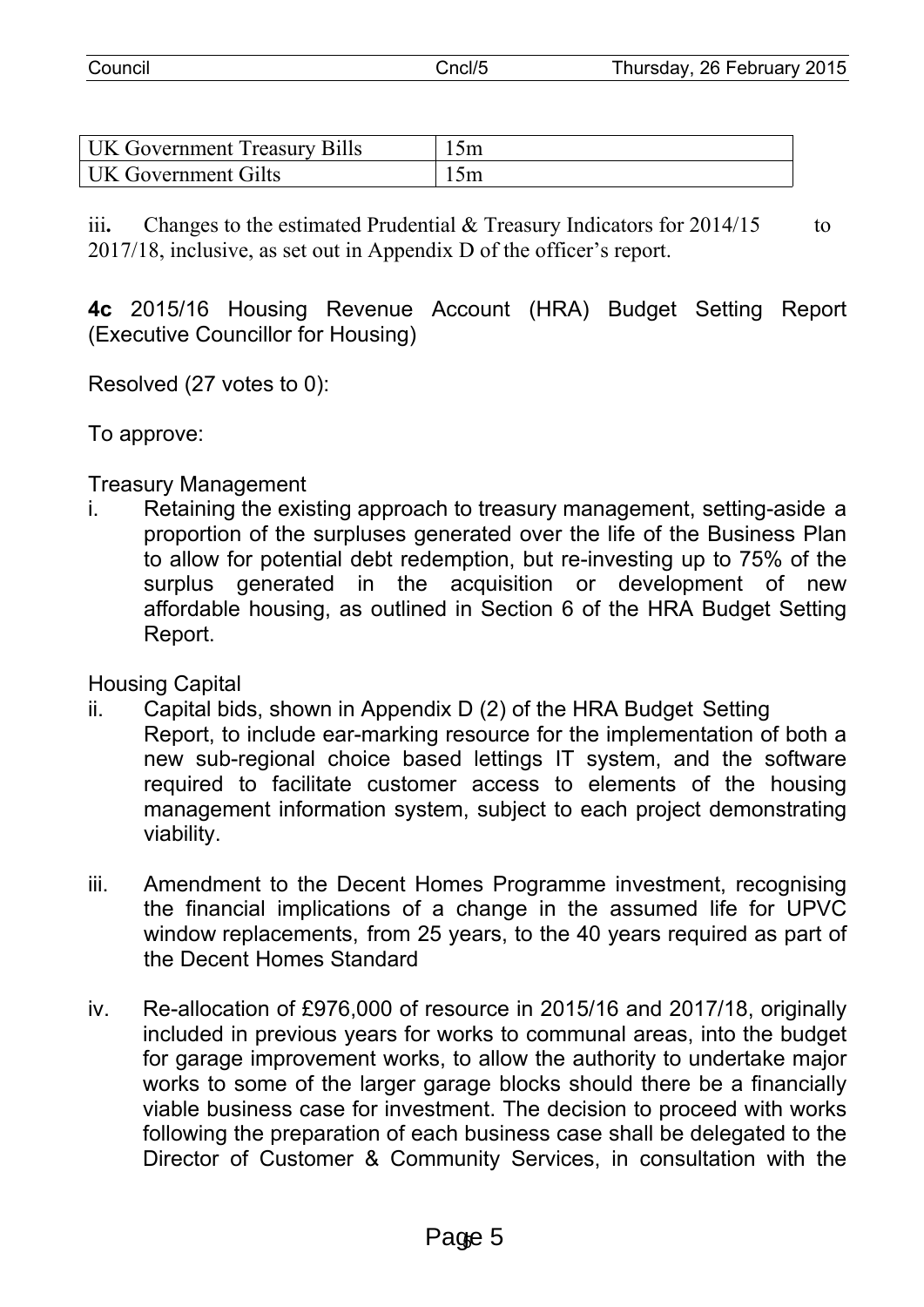Executive Councillor, Chair of Housing Scrutiny Committee (Part 2) and the Opposition Spokespersons.

- v. The latest budget and funding mix for each of the schemes in the 2011- 15 new build programme, as detailed in Section 5 and Appendix F of the HRA Budget Setting Report, recognising the most up to date information available as each scheme progresses through the design, planning, build contract and completion process.
- vi. Gross funding of £7,008,000 for the development of the affordable housing project on the Homerton site, in line with the scheme specific report being presented to Housing Scrutiny Committee on 14th January 2015, which assumes 75% affordable rented and 25% shared ownership housing.
- vii. Earmarking the required level of additional funding for new build investment between 2015/16 and 2019/20 to ensure that the anticipated level of future retained right to buy receipts can be appropriately utilised.
- viii. Re-direction of existing resource, previously identified as Cambridge Standard Investment, to create a new City Homes Estate Improvement Programme, with a view to increasing the future level of investment in this area, as part of the Fundamental Review of the HRA and Housing Service, which will take place during 2015.
- ix. The revised Housing Capital Investment Plan as shown in Appendix I of the HRA Budget Setting Report.

x. Provisional addition to the Housing Capital Allowance of £29,151,000 in respect of anticipated qualifying expenditure in 2015/16.

## **15/63/CNL To consider budget recommendations of the Executive for adoption**

**5a** Proposed Revenue and Capital Budgets -2014/15 (Revised), 2015/16 (Budget & Council Tax) and 2016/17 (Forecast) (The Leader)

The Executive presented its budget recommendations as set out in the Council Agenda, on the amendment sheet circulated around the Chamber and published on the City Council's website.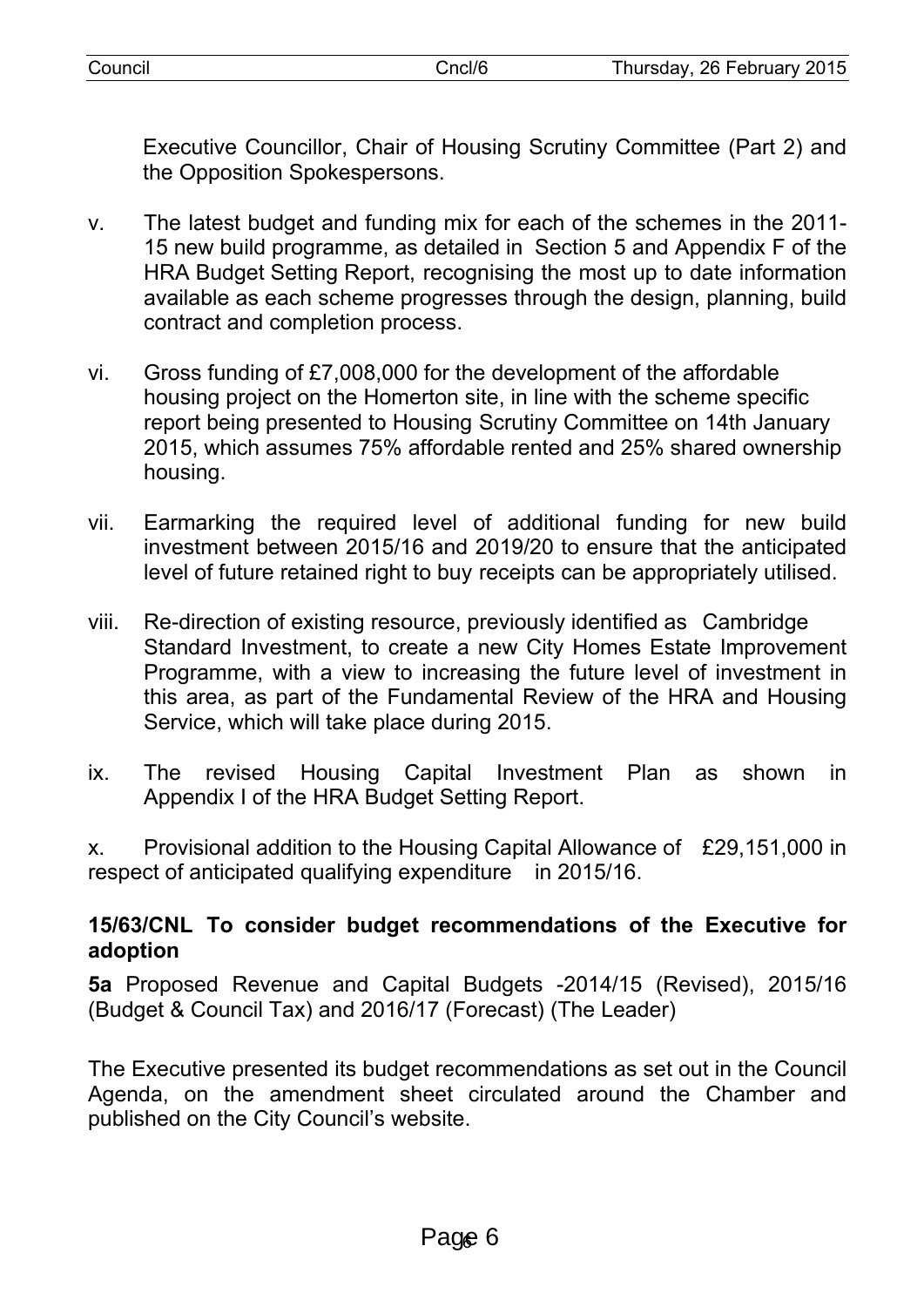| Council | Cncl/T | Thursday, 26 February 2015 |
|---------|--------|----------------------------|
|         |        |                            |

**5b** Liberal Democrat Group Amendment to the Executive's budget recommendations.

Councillor Bick presented the Liberal Democrat Group's alternative budget as set out in the Council Agenda, on the amendment sheet circulated around the Chamber and published on the City Council's website.

Under the Council's budget procedure, the Liberal Democrat Group's alternative budget was deemed to have been moved and seconded as an amendment.

On a show of hands the Liberal Democrat Group's alternative budget amendment was lost by:

**13 votes in favour:** Councillors Austin, Avery, Bick, Blackhurst, Cantrill, Moore, Pippas, Pitt, Reiner, Sanders, C Smart, Smith & Tunnacliffe.

**to 25 votes against:** Councillors Abbott, Ashton, Baigent, Benstead, Bird, Blencowe, Dryden, Gawthrope, Hart, Herbert, Holland, Johnson, McPherson, Moghadas, O'Reilly, Owers, Perry, Price, Ratcliffe, Roberts, Robertson, Sarris, Sinnott, M Smart & Todd-Jones.

**with 2 abstention:** Councillors Meftah & Hipkin.

In accordance with the Council's budget procedure, Councillor Bick moved separately the following proposals, which formed part of the Liberal Democrat Group alternative budget:

| <b>Reference</b>    | <b>Details</b>                                        |
|---------------------|-------------------------------------------------------|
| OPP-CAP-1           | Intermediate Housing Programme.                       |
| <b>Reference</b>    | <b>Details</b>                                        |
| OPP-CAP-8           | <b>Commercial Property Acquisition Programme.</b>     |
|                     |                                                       |
| <b>Reference</b>    | <b>Details</b>                                        |
| OPP-II <sub>1</sub> | Reduce income from Commercial Property<br>Acquisition |
|                     | Programme.                                            |
|                     |                                                       |

| Reference             | <b>Details</b>                                                                                  |
|-----------------------|-------------------------------------------------------------------------------------------------|
| $\overline{OPP-II-2}$ | Income from investment in Intermediate Housing programme  <br>$\overline{\phantom{0}}$ of £12m. |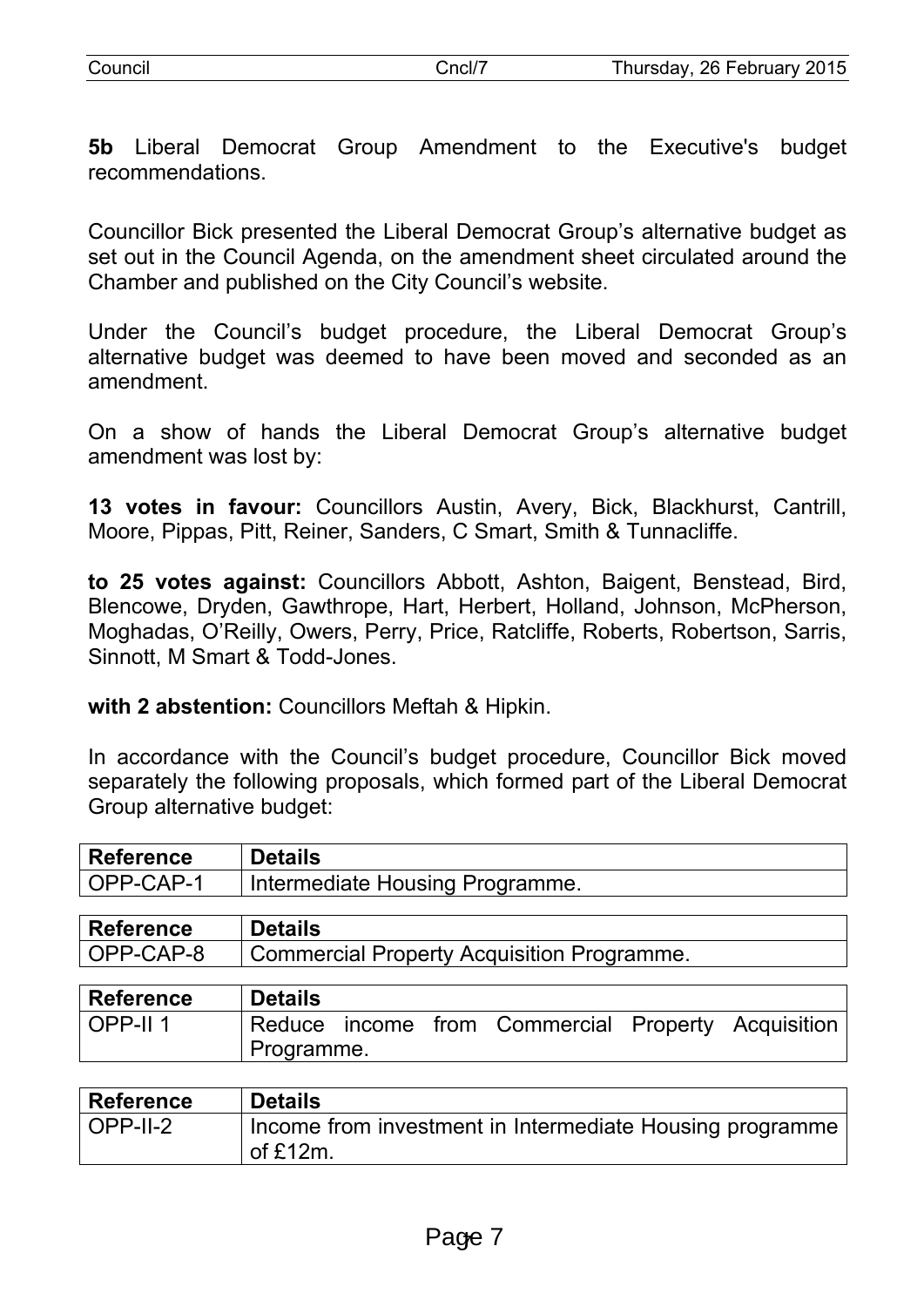| Council | `ncl/& | Thursday, 26 February 2015 |
|---------|--------|----------------------------|
|         |        |                            |

| <b>Reference</b> | <b>Details</b>          |
|------------------|-------------------------|
| OPP-NCL1         | Invest for Income Fund. |

| <b>Reference</b> | <b>Details</b>                                            |
|------------------|-----------------------------------------------------------|
| OPP-NCL 2        | Increase DRF to Capital to part-fund Intermediate Housing |
|                  | programme.                                                |

On a show of hands the proposal was lost by:

**13 Votes in favour**: Councillors Austin, Avery, Bick, Blackhurst, Cantrill, Moore, Pippas, Pitt, Reiner, Sanders, C Smart, Smith & Tunnacliffe.

**25 Votes against:** Councillors Abbot, Ashton, Baigent, Benstead, Bird, Blencowe, Dryden, Gawthrope, Hart, Herbert, Holland, Johnson, McPherson, Moghadas, O'Reilly, Owers, Perry, Price, Ratcliffe, Roberts, Robertson, Sarris, Sinnott, M Smart & Todd-Jones.

**2 Abstentions**: Councillors Hipkin & Meftah.

| <b>Reference</b> | <b>Details</b>                                                           |
|------------------|--------------------------------------------------------------------------|
| OPP-PPF 1        | Payment of Living Wage to external staff operating Council<br>contracts. |

On a show of hands the proposal was lost by:

**13 Votes in favour:** Councillors Austin, Avery, Bick, Blackhurst, Cantrill, Moore, Pippas, Pitt, Reiner, Sanders, C Smart, Smith & Tunnacliffe.

**24 Votes against:** Councillors Abbot, Ashton, Baigent, Benstead, Bird, Blencowe, Dryden, Gawthrope, Hart, Herbert, Johnson, McPherson, Moghadas, O'Reilly, Owers, Perry, Price, Ratcliffe, Roberts, Robertson, Sarris, Sinnott, M Smart & Todd-Jones

**3 Abstentions:** Councillors Hipkin, Holland & Meftah.

Councillor Pitt requested that a roll call vote be taken by the Chief Executive and enter in the minutes the names of each member present and whether they voted for or against or abstained.

The vote was recorded as follows: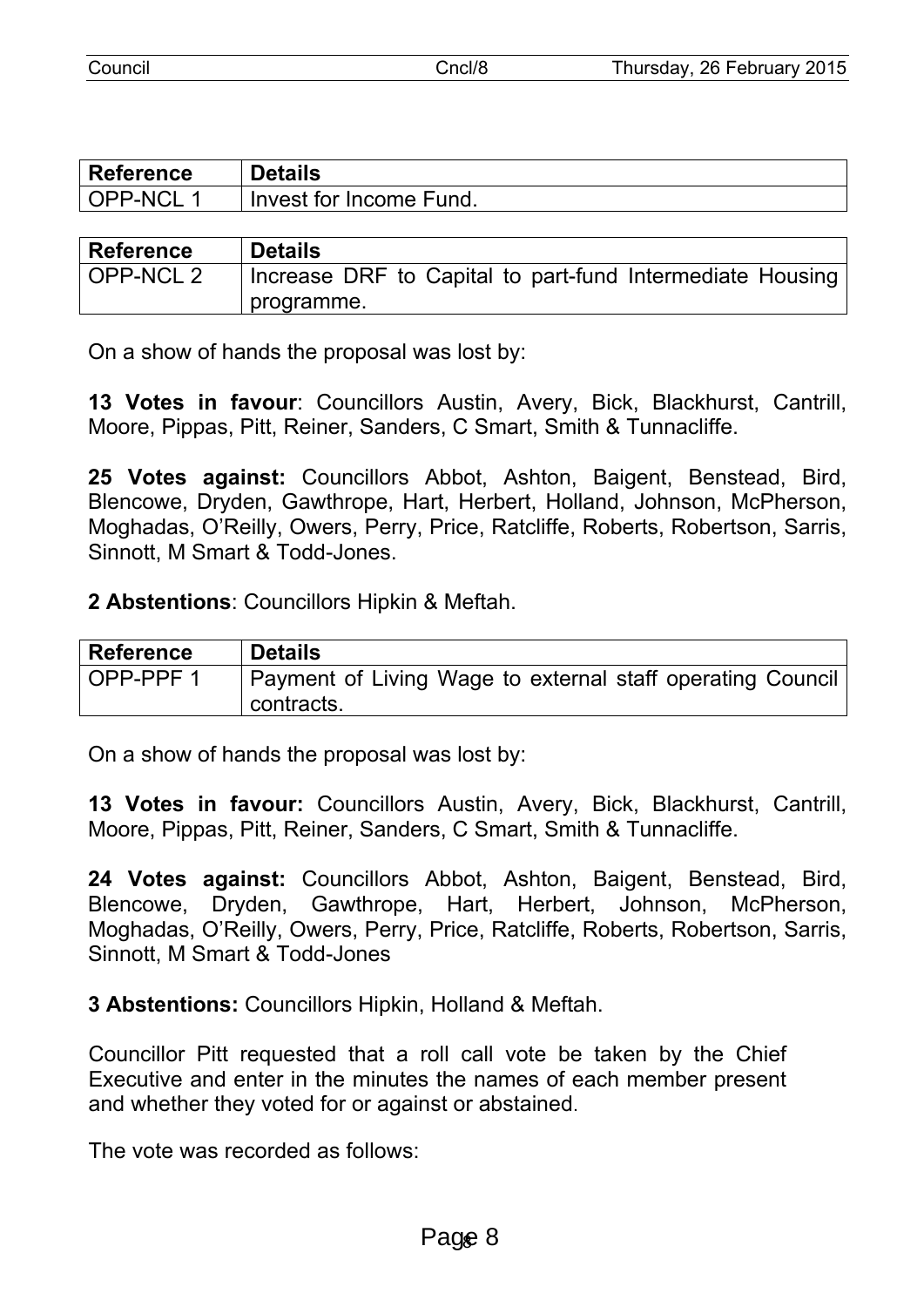| Council | Thursday, 26 February 2015 |
|---------|----------------------------|
|         |                            |

**13 Votes in favour:** Councillors Austin, Avery, Bick, Blackhurst, Cantrill, Moore, Pippas, Pitt, Reiner, Sanders, C Smart, Smith & Tunnacliffe.

**24 Votes against:** Councillors Abbot, Ashton, Baigent, Benstead, Bird, Blencowe, Dryden, Gawthrope, Hart, Herbert, Johnson, McPherson, Moghadas, O'Reilly, Owers, Perry, Price, Ratcliffe, Roberts, Robertson, Sarris, Sinnott, M Smart & Todd-Jones

**3 Abstentions:** Councillors Hipkin, Holland & Meftah.

| Reference            | <b>Details</b>                                         |
|----------------------|--------------------------------------------------------|
| $\overline{OPP-S-1}$ | Maintenance of Partnership Funding with Cambridgeshire |

| <b>Reference</b> | <b>Details</b>                   |
|------------------|----------------------------------|
| OPP-S-3          | Corporate Information Assistant. |

| <b>Reference</b> | <b>Details</b>                                                |
|------------------|---------------------------------------------------------------|
| OPP-PPF-5        | Increase in paid time-off for Trade Union Branch Secretaries. |

On a show of hands the proposal was lost by:

**13 Votes in favour:** Councillors Austin, Avery, Bick, Blackhurst, Cantrill, Moore, Pippas, Pitt, Reiner, Sanders, C Smart, Smith & Tunnacliffe.

**26 Votes against:** Councillors Abbot, Ashton, Baigent, Benstead, Bird, Blencowe, Dryden, Gawthrope, Hart, Herbert, Hipkin, Holland, Johnson, McPherson, Moghadas, O'Reilly, Owers, Perry, Price, Ratcliffe, Roberts, Robertson, Sarris, Sinnott, M Smart & Todd-Jones

#### **1 Abstention:** Councillor Meftah.

| <b>Reference</b> | <b>Details</b>              |
|------------------|-----------------------------|
| $'$ PP- $\sim$   | Funding<br><b>Maternity</b> |

On a show of hands the proposal was lost by:

**13 Votes in favour**: Councillors Austin, Avery, Bick, Blackhurst, Cantrill, Moore, Pippas, Pitt, Reiner, Sanders, C Smart, Smith & Tunnacliffe.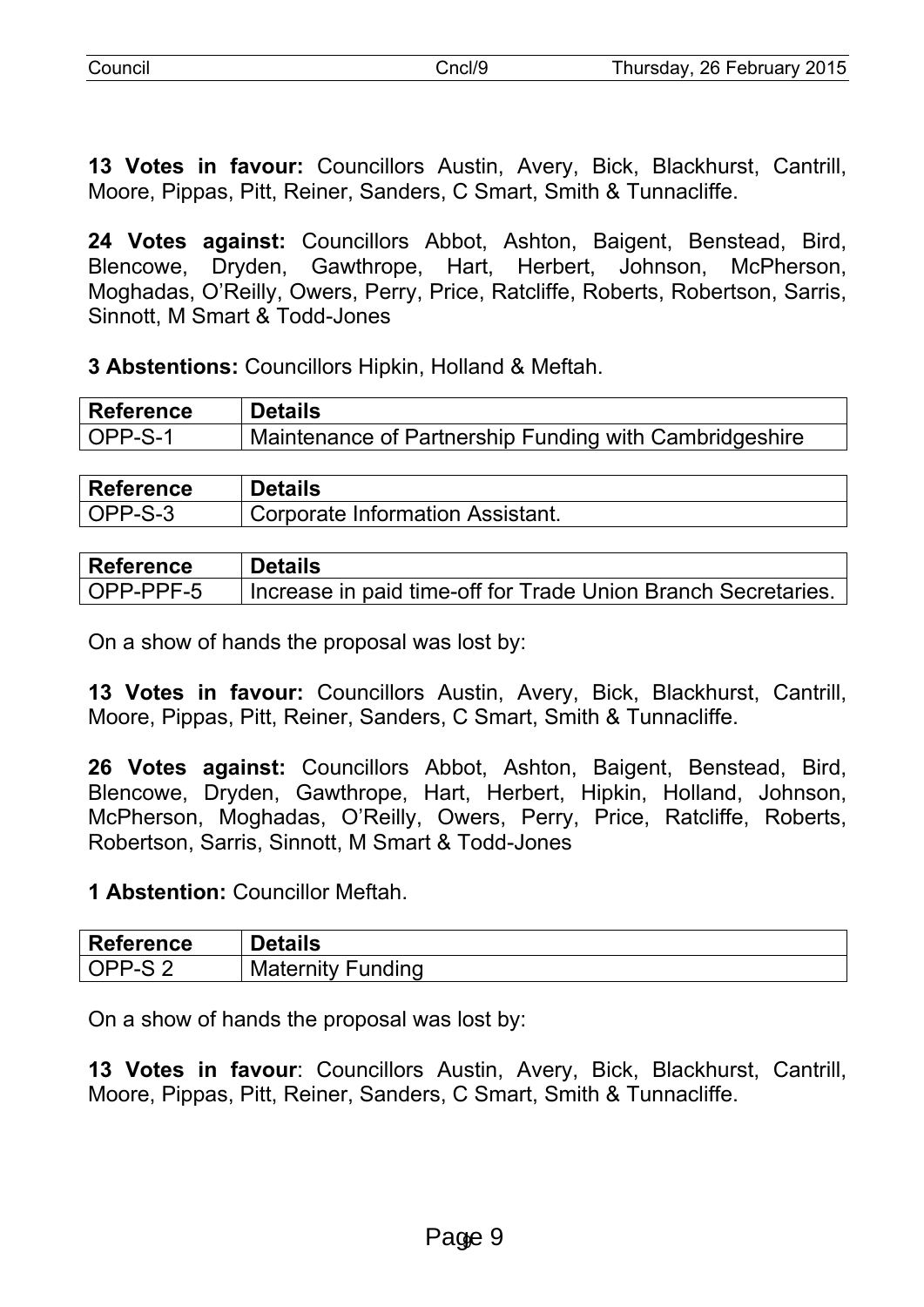**25 Votes against:** Councillors Abbot, Ashton, Baigent, Benstead, Bird, Blencowe, Dryden, Gawthrope, Hart, Herbert, Holland, Johnson, McPherson, Moghadas, O'Reilly, Owers, Perry, Price, Ratcliffe, Roberts, Robertson, Sarris, Sinnott, M Smart & Todd-Jones.

**2 Abstentions:** Councillors Hipkin & Meftah.

| <b>Reference</b> | Details                         |
|------------------|---------------------------------|
| OPP-PPF-4        | <b>Project Delivery Officer</b> |

| <b>Reference</b> | <b>Details</b>                                        |
|------------------|-------------------------------------------------------|
| OPP-CAP-2        | Nightingale Recreation Ground Pavilion refurbishment. |

| <b>Reference</b> | <b>Details</b>              |
|------------------|-----------------------------|
| OPP-CAP-3        | <b>Jesus Green Pavilion</b> |

| <b>Reference</b> | <b>Details</b>                     |
|------------------|------------------------------------|
| OPP-CAP-4        | Public Conveniences                |
| <b>Reference</b> | <b>Details</b>                     |
| OPP-CAP-5        | Local Centre Improvement Programme |

| <b>Reference</b> | <b>Details</b>                                    |
|------------------|---------------------------------------------------|
| OPP-CAP-6        | Extension of Environmental Improvement Programme. |

| <b>Reference</b> | <b>Details</b>                        |
|------------------|---------------------------------------|
| OPP-CAP-7        | Minor Highways Improvement Programme. |

On a show of hands the proposal was lost by:

**13 Votes in favour**: Councillors Austin, Avery, Bick, Blackhurst, Cantrill, Moore, Pippas, Pitt, Reiner, Sanders, C Smart, Smith & Tunnacliffe.

**24 Votes against**: Councillors Abbot, Ashton, Baigent, Benstead, Bird, Blencowe, Dryden, Gawthrope, Hart, Herbert, Johnson, McPherson, Moghadas, O'Reilly, Owers, Perry, Price, Ratcliffe, Roberts, Robertson, Sarris, Sinnott, M Smart & Todd-Jones.

**3 Abstentions:** Councillors Hipkin, Holland & Meftah.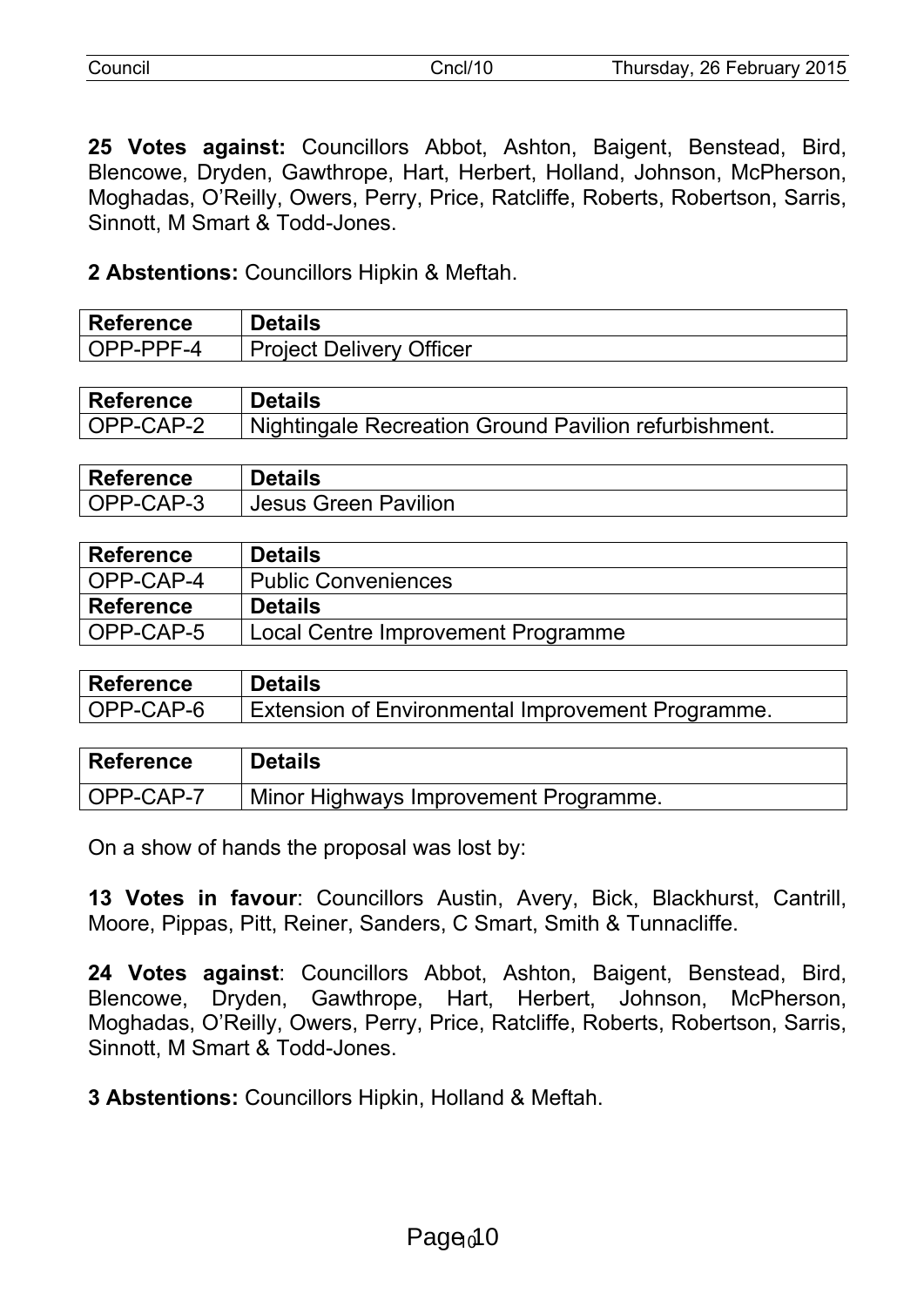| Council |  |
|---------|--|
|         |  |
|         |  |
|         |  |

Unless otherwise stated, all references in the recommendations to sections, pages and appendices relate to **Version 3** of the Budget Setting Report (BSR).

This can be found via: [http://mgsqlmh01/documents/g2495/Public%20reports%20pack%2026th-Feb-](http://mgsqlmh01/documents/g2495/Public%20reports%20pack%2026th-Feb-2015%2018.00%20Council.pdf?T=10)[2015%2018.00%20Council.pdf?T=10](http://mgsqlmh01/documents/g2495/Public%20reports%20pack%2026th-Feb-2015%2018.00%20Council.pdf?T=10)

**RESOLVED** to agree the Executive's budget proposals by:

**24 votes in favour:** Councillors Abbot, Ashton, Baigent, Benstead, Bird, Blencowe, Dryden, Gawthrope, Hart, Herbert, Johnson, McPherson, Moghadas, O'Reilly, Owers, Perry, Price, Ratcliffe, Roberts, Robertson, Sarris, Sinnott, M Smart & Todd-Jones.

**With 14 abstentions:** Councillors Austin, Avery, Bick, Blackhurst, Cantrill, Moore, Pippas, Pitt, Reiner, Sanders, C Smart, Smith, Tunnacliffe & Meftah.

# **General Fund Revenue Budgets: [Section 5, page 28 refers]**

Approve the following:

- i. Revenue Pressures shown in Appendix B(a) and Savings shown in Appendix B(b).
- ii. Priority Policy Fund (PPF) Bids as shown in Appendix B(c).
- iii. Bids to be funded from External or Earmarked Funds as shown in Appendix B(d).
- iv. Non Cash Limit items as shown in Appendix B(e).
- v. Formally confirm delegation to the Chief Financial Officer (Head of Finance) of the calculation and determination of the Council Tax taxbase (including submission of the National Non-Domestic Rates Forecast Form, NNDR1, for each financial year) as set out in Appendix A(a).
- vi. Approve the level of Council Tax for 2015/16 as set out in Section 4 [page 26 refers] and as updated to take account of decisions made by precepting authorities.

# **Appendix A(b)**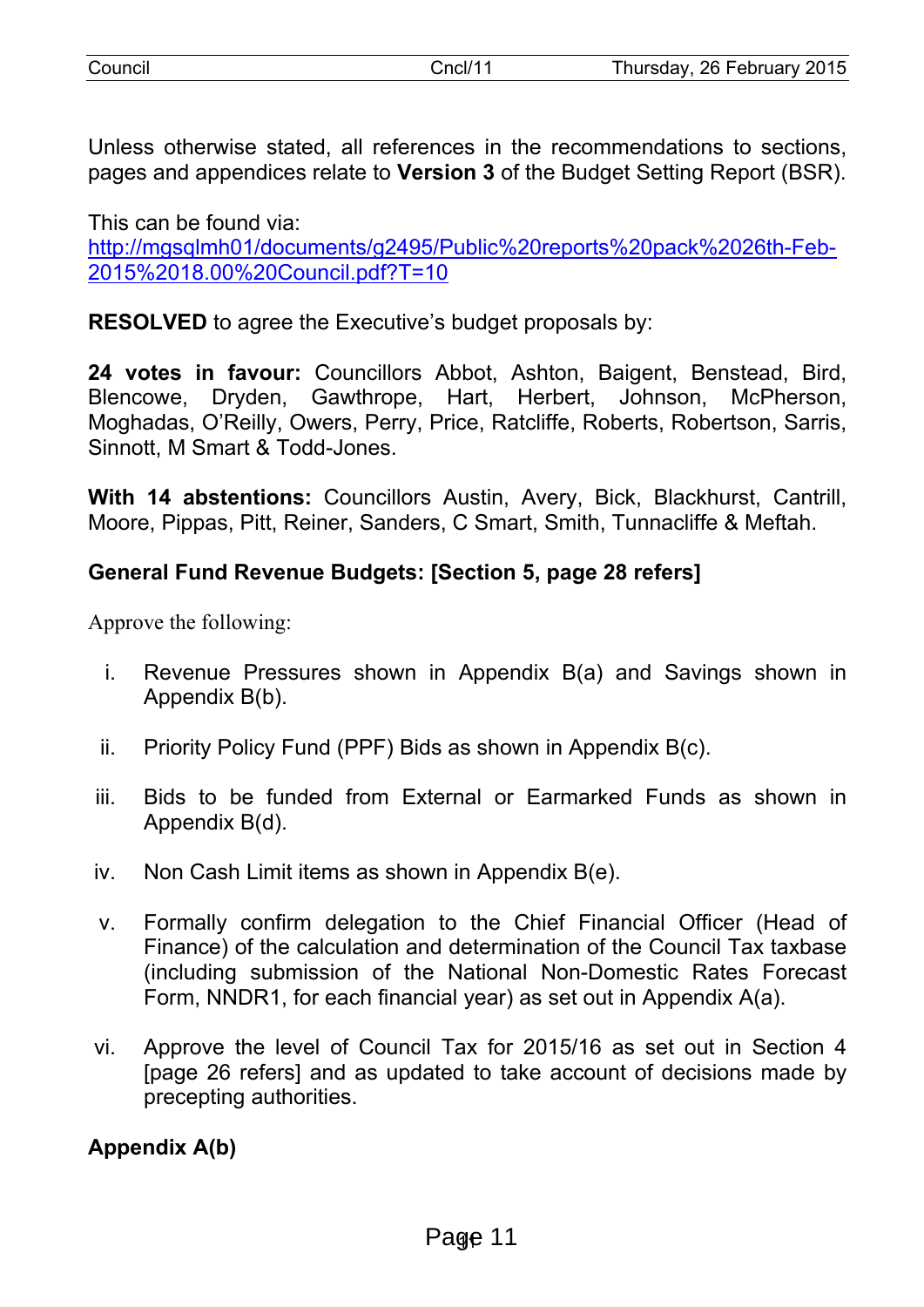# **Council Tax Setting 2015/16**

- 1. The Council calculated its Council Tax Base 2015/16 for the whole Council area as **39,946.2** [Item T in the formula in Section 31B of the Local Government Finance Act 1992, as amended (the "Act")]
- 2. The Council calculates that the Council Tax requirement for the Council's own purposes for 2015/16 is **£7,060,490**
- 3. That the following amounts be calculated for the year 2014/15 in accordance with Sections 31 to 36 of the Act:

| (a) | £177,391,040 | being the aggregate of the amounts<br>which the Council estimates for the<br>items set out in Section 31A(2) of the<br>Act                                                                                                                                                                   |
|-----|--------------|----------------------------------------------------------------------------------------------------------------------------------------------------------------------------------------------------------------------------------------------------------------------------------------------|
| (b) | £170,330,550 | being the aggregate of the amounts<br>which the Council estimates for the<br><i>items set out in Section 31A(3) of the</i><br>Act                                                                                                                                                            |
| (c) | £7,060,490   | being the amount by which the<br>aggregate at 3(a) above exceeds the<br>aggregate at 3(b) above, calculated<br>by the Council in accordance with<br>Section 31A(4) of the Act as its<br>Council Tax requirement for the year.<br><b>Iltem R in the formula in Section 31B</b><br>of the Act] |

- *(d) £176.75 being the amount at 3(c) above (Item R), all divided by the amount at 1 above (Item T), calculated by the Council, in accordance with Section 31B of the Act, as the basic amount of its Council Tax for the year.*
- 4. To note that Cambridgeshire County Council, the Cambridgeshire Police and Crime Commissioner and Cambridgeshire & Peterborough Fire Authority have issued precepts to the Council in accordance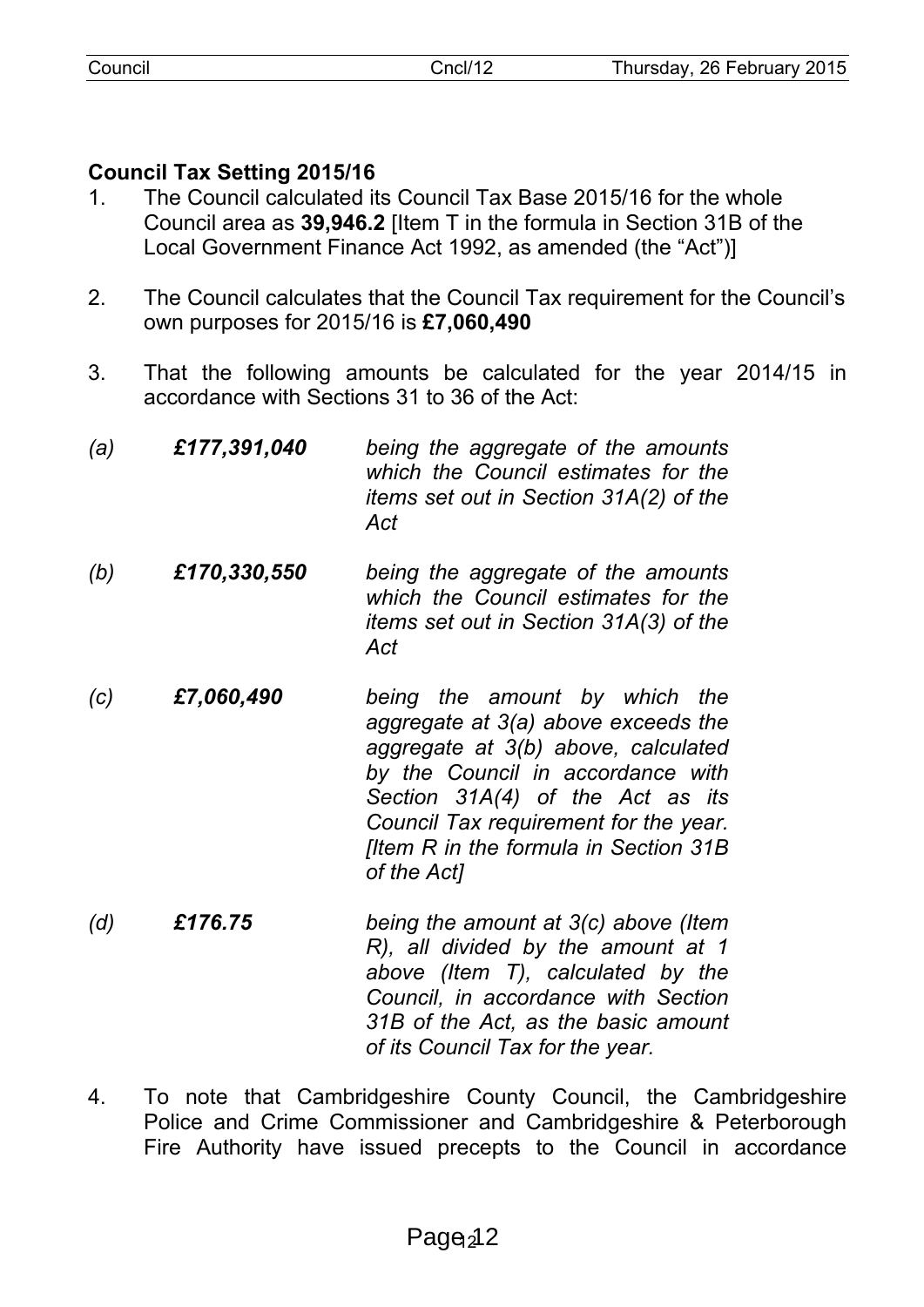| <u>'OLINOI</u> | $\cdot$ noll <sup>10</sup> | 26 February 2<br>2015<br><b>Thurodov</b><br>w |
|----------------|----------------------------|-----------------------------------------------|
|                |                            |                                               |

with Section 40 of the Local Government Finance Act 1992 for each of the categories of dwellings in the Council's area as indicated in the table below.

5. That the Council, in accordance with Sections 30 and 36 of the Local Government Finance Act 1992, hereby sets the aggregate amounts shown in the table below as the amounts of Council Tax for 2015/16 for each of the categories of dwellings in the Council's area.

| <b>Dwelling</b><br><b>Band</b> | Cambridge<br>City<br><b>Council</b> | <b>Cambridgeshire</b><br><b>County Council</b> | Cambridgeshire<br><b>Police</b><br>and<br><b>Crime</b><br><b>Commissioner</b> | Cambridgeshire<br>& Peterborough<br><b>Fire Authority</b> | <b>Aggregate</b><br><b>Council</b><br>Tax |
|--------------------------------|-------------------------------------|------------------------------------------------|-------------------------------------------------------------------------------|-----------------------------------------------------------|-------------------------------------------|
|                                | £                                   | £                                              | £                                                                             | £                                                         | £                                         |
| A                              | 117.83                              | 762.84                                         | 120.90                                                                        | 42.84                                                     | 1,044.41                                  |
| B                              | 137.47                              | 889.98                                         | 141.05                                                                        | 49.98                                                     | 1,218.48                                  |
| C                              | 157.11                              | 1.017.12                                       | 161.20                                                                        | 57.12                                                     | 1.392.55                                  |
| D                              | 176.75                              | 1,144.26                                       | 181.35                                                                        | 64.26                                                     | 1,566.62                                  |
| E                              | 216.03                              | 1.398.54                                       | 221.65                                                                        | 78.54                                                     | 1.914.76                                  |
| F                              | 255.31                              | 1.652.82                                       | 261.95                                                                        | 92.82                                                     | 2,262.90                                  |
| G                              | 294.58                              | 1,907.10                                       | 302.25                                                                        | 107.10                                                    | 2,611.03                                  |
| H                              | 353.50                              | 2,288.52                                       | 362.70                                                                        | 128.52                                                    | 3,133.24                                  |

6. The Council determines that, in accordance with Section 52ZB of the Local Government Finance Act 1992, the basic amount of its Council Tax for 2015/16 is not excessive.

#### **Other Revenue:**

- vii. Approve the Head of Finance authority to finalise changes relating to any corporate and/or departmental restructuring and any reallocation of support service and central costs, in accordance with the CIPFA Service Reporting Code of Practice for Local Authorities (SeRCOP).
- viii. Approve the amendment to the remit for the "Sharing Prosperity Fund" so that the revised remit (changes are underlined) is: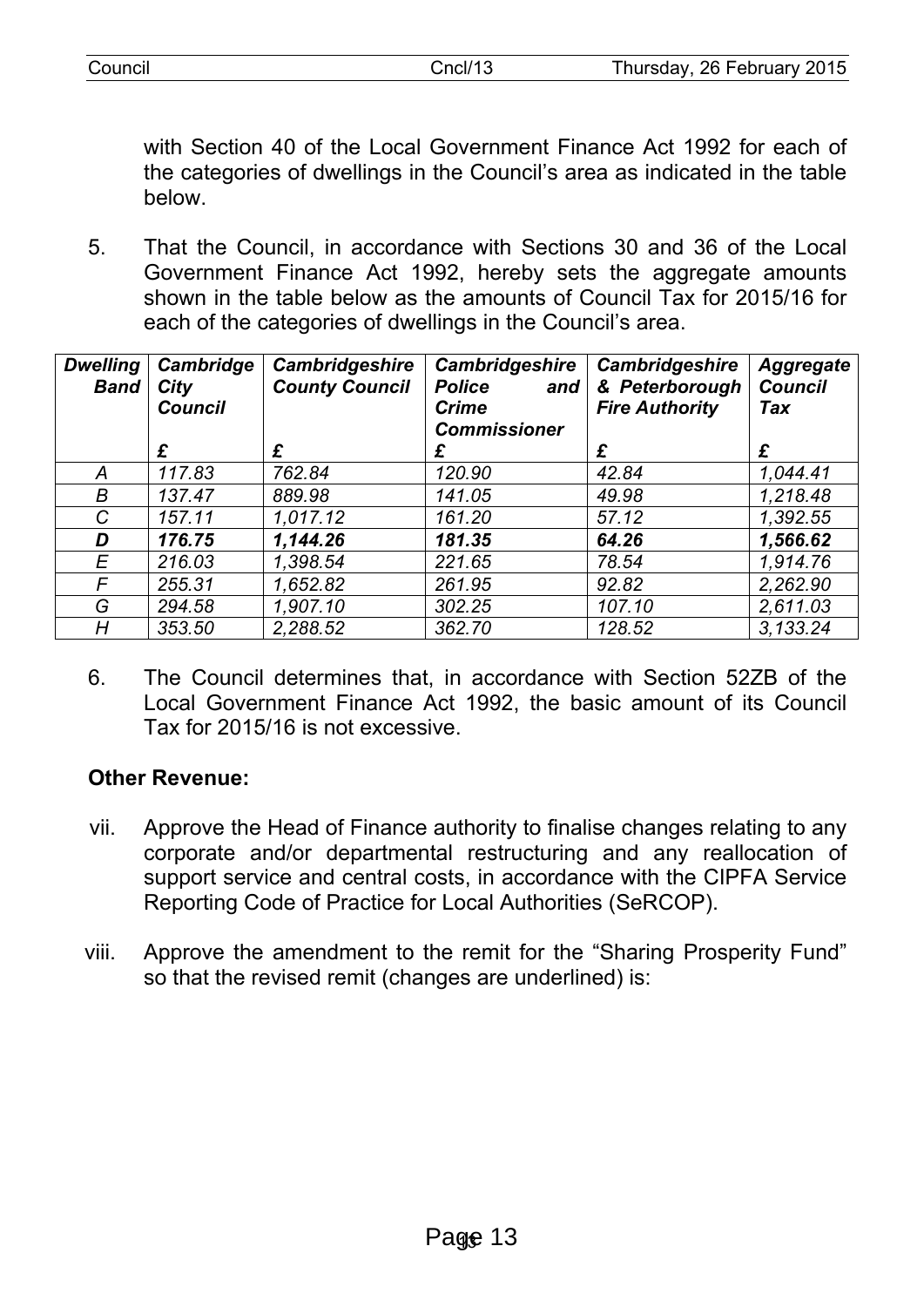# **Sharing Prosperity Fund Formal Remit:** To provide resources to fund fixed-term and one-off projects and proposals that support the interim and final objectives of the council's Anti-Poverty Strategy, namely: 1) Helping people on low incomes to maximise their income and minimise their costs 2) Making the move into work easier 3) Helping low income families with the cost of raising a child 4) Breaking the link between poor health and poverty 5) Ensuring that vulnerable older people get the services that they need and reducing the social isolation they can experience 6) Helping people with high housing costs and improving the condition of people's homes 7) Working in partnership to tackle wider barriers to employment and engagement (e.g. transport. learning and skills) In accordance with the Council's delegation and approval processes outlined in Part 3 Section 9.3 of the Council Constitution, approval of allocations to be made from the Sharing Prosperity Fund will differ depending on the amount of funding requested and whether it is capital or revenue. Projects costing £15,000 or less will be approved by the Head of Corporate Strategy, subject to endorsement by The Anti-Poverty Strategy Project Board. Projects costing more than £15,000 will be considered in the first instance by The Anti-Poverty Strategy Project Board and then submitted for approval by the Executive Councillor for Finance and Resources.

Projects over £75,000 will be reviewed at Strategy and Resources Scrutiny Committee before approval, subject to the need to make urgent decisions.

Where a project includes capital spending of more than £15,000, capital approval processes are also required.

# **Capital: [Section 7, page 35 refers]**

# **Capital Plan:**

- ix. Approve the proposals outlined in Appendix D(a) for inclusion in the Capital Plan, or put on the Projects Under Development or Hold Lists, including any additional use of revenue resources required.
- x. Approve the revised Capital Plan *(which includes the proposals in the above recommendation)* as set out in Appendix D(c), the Projects Under Development and Hold lists set out in Appendices D(d) and D(e)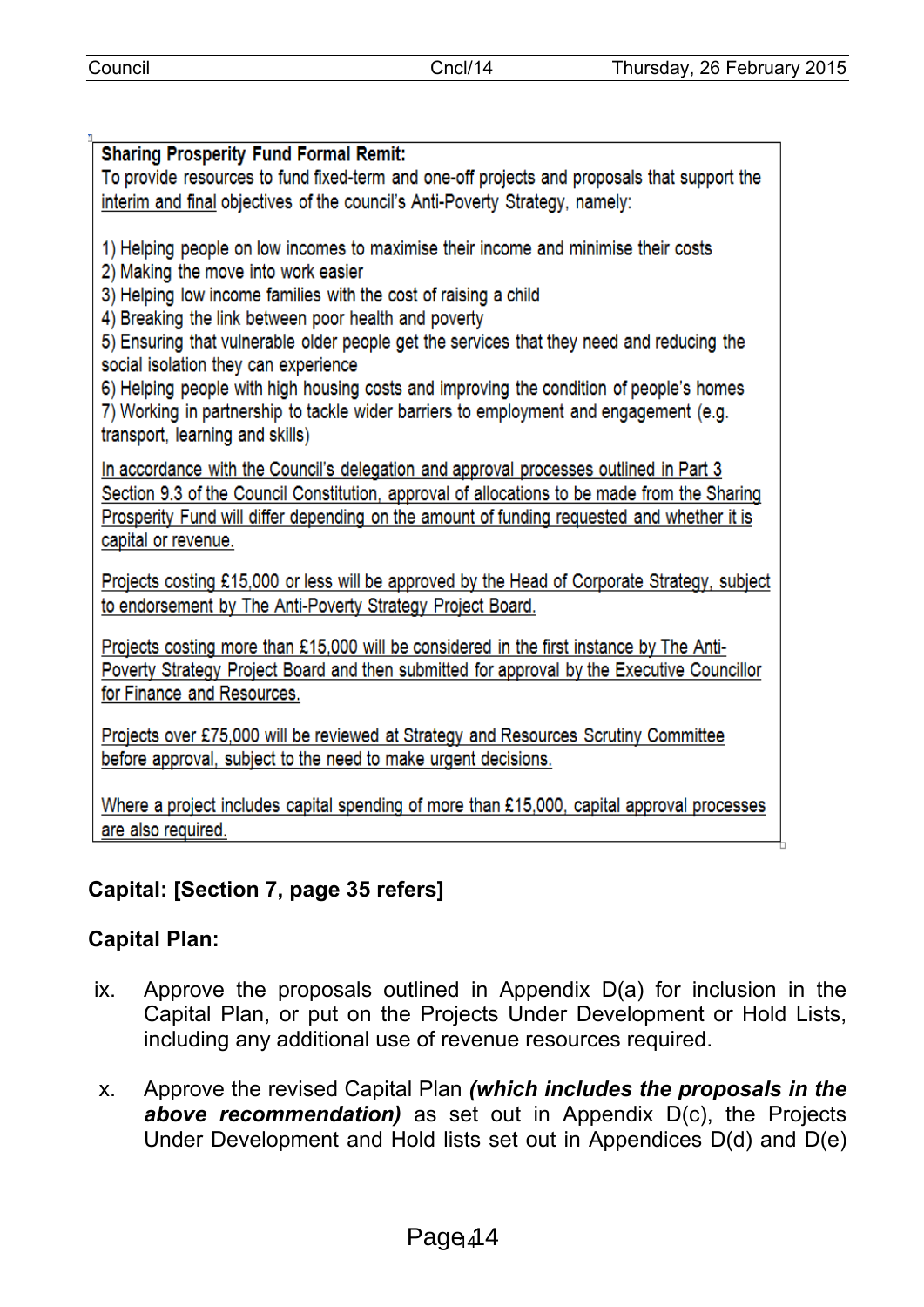respectively and the Funding as set out in Section 7, page 41 for the General Fund.

## **General Fund Reserves:**

xi. Noted the impact of revenue and capital budget approvals and approve the

resulting level of reserves to be used to support the budget proposals as set out in the table [Section 6, report page 34 and Section 8, page 46 refers].

#### **15/64/CNL To consider the recommendations of Committees for Adoption**

**6a** Licensing Committee 26.01.15: Annual Review of Licensing Fees and **Charges** 

**Resolved** (unanimously)

To approve the level of fees and charges with effect from the 1<sup>st</sup> April 2015, as set out in Appendix A of the Officer's report considered by Licensing Committee on 26<sup>th</sup> January 2015, and to request officers to communicate the charges to the trade and public.

**6b** Civic Affairs 28.01.15: Council Tax Base and Business Rates Calculations **Resolved** (unanimously)

i. To confirm the delegation to the Chief Financial Officer (Head of Finance) of approval of the Council Tax Base and submission of the National Non-Domestic Rates Forecast Form (NNDR1) for each financial year.

**6c** Civic Affairs 28.01.15: Pay Policy Statement 2015/16

**Resolved** (unanimously):

i. Approve the draft Pay Policy Statement 2015/16 in the attached at Appendix 1 of the officer's report.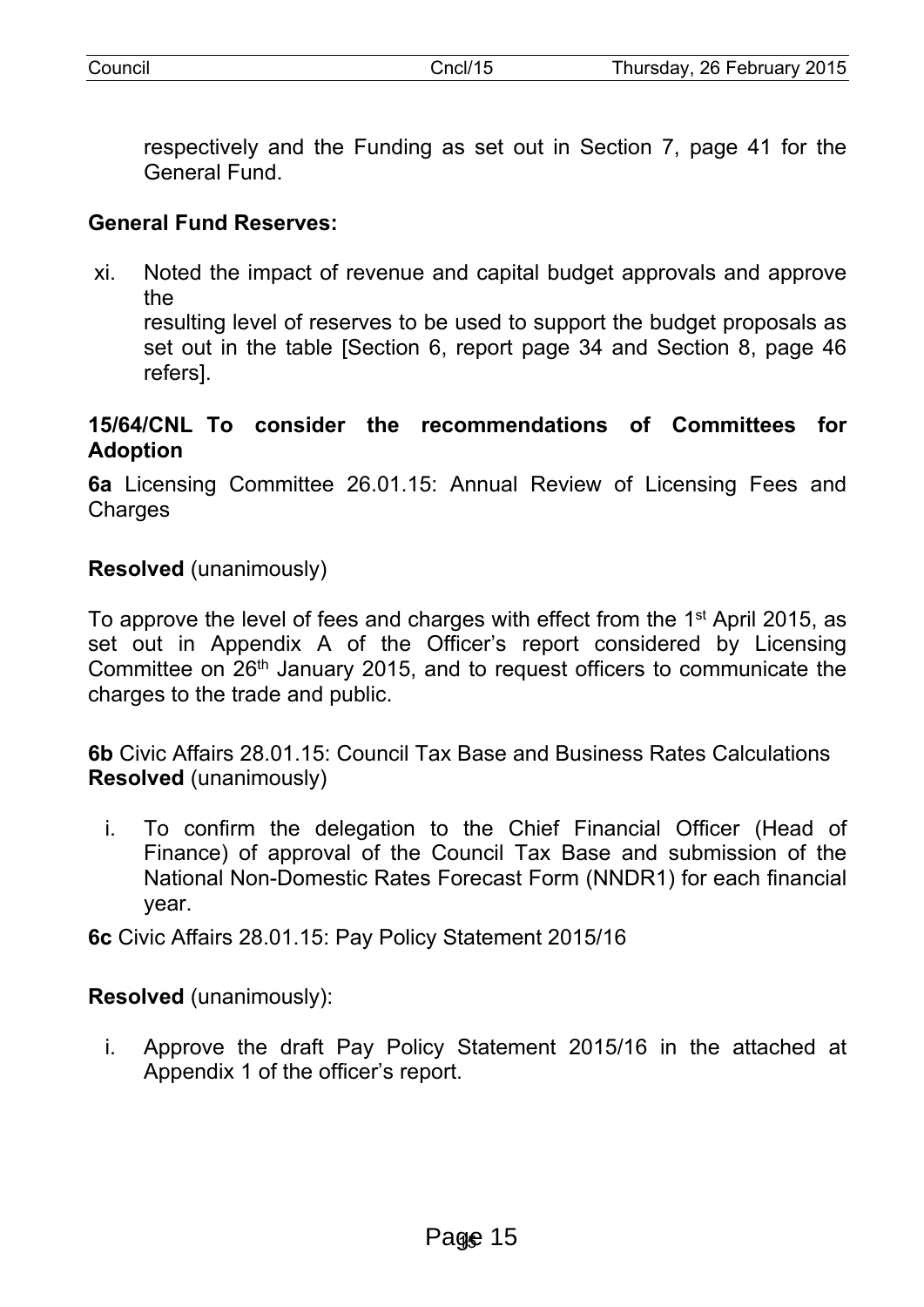# **15/65/CNL To deal with Oral Questions**

**1) Councillor Austin to the Chair of Licensing Committee**

**Is the chair of licensing concerned that the newly introduced cap on Hackney cabs in the city will make it much more difficult to increase the number of cabs which meet current and enhanced standards for disability access?**

Councillor Benstead responded. At the Licensing Committee on the 26th January 2015, Members were advised that any new Hackney Carriage Vehicle has to be wheel chair accessible. Presently the Council had a large proportion of vehicles 63% in the fleet that are wheel chair accessible. Section 161 of the Equality Act 2010 will, when it is in force, would require Local Authorities to ensure that the correct proportion of accessible taxis licensed within the area is maintained. An authority which limits the number of HCVs within its area would be allowed to make an exception for a vehicle which is accessible. Current proportions within Cambridge suggest that, if and when section 161 is implemented, the Council will be in compliance with the proportion required.

There were a number of actions that need to be taken forward to improve the service for those with disabilities. These included disability awareness training for drivers, information and advice about users' rights and a better understanding of the differences between hackney carriage and private hire vehicles. Officers would address these issues and develop a new disabled access policy. A report would be presented to Licensing Committee within the next 12 months.

# **2) Councillor Blackhurst to the Executive Councillor for Housing**

#### **What feedback has been obtained from former Water Lane residents as to their satisfaction with their new accommodation?**

The Executive Councillor responded that Water Lane residents were of mixed ages and family composition. Just under half of them had been re-housed by City Homes. The majority of the remainder had moved to other social housing provider properties. Most were happy with their new homes.

# **3) Councillor Charlotte Perry to the Executive Cllr for Finance and Resources**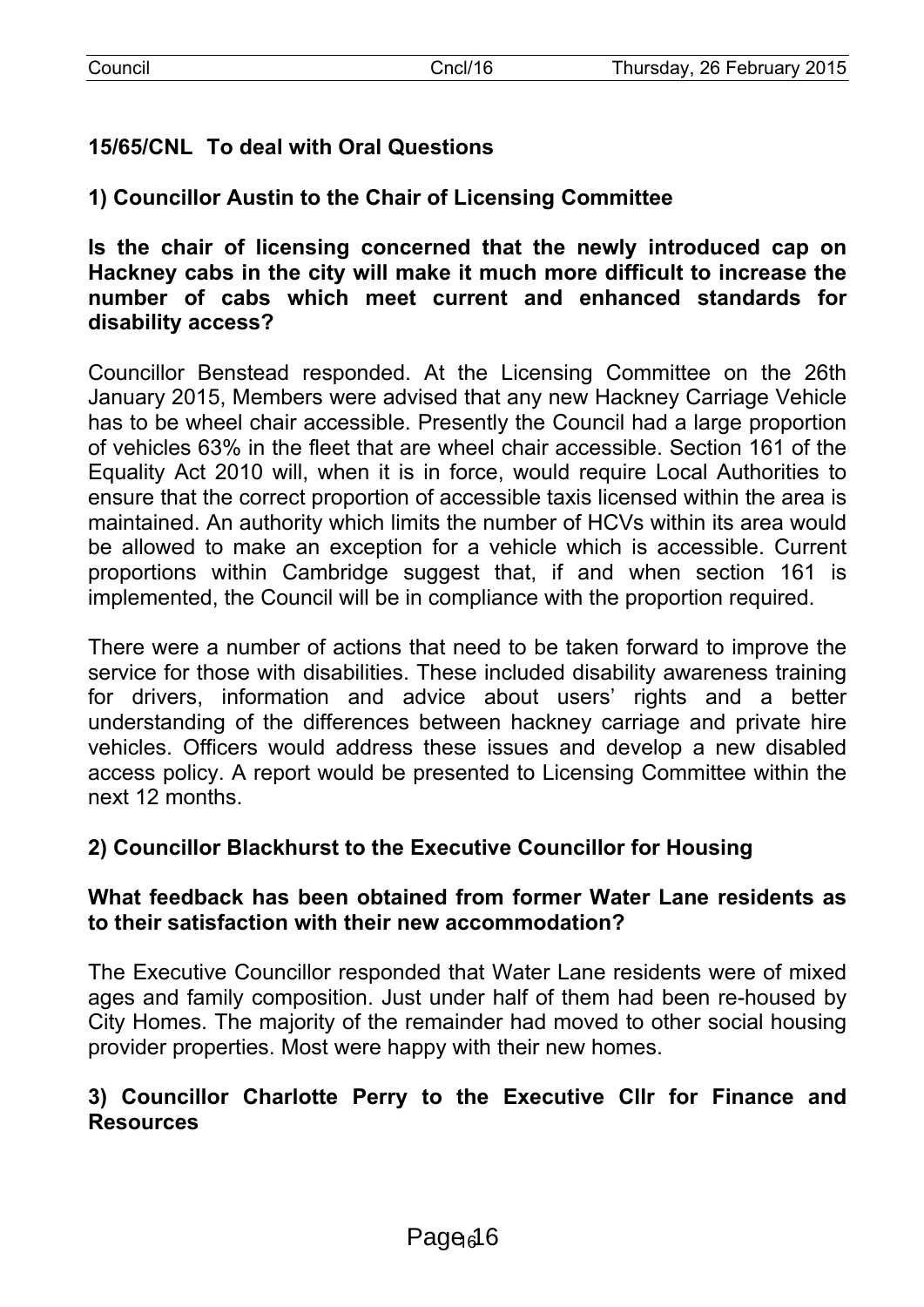## **Can the Executive Councillor update us on progress to tackle illegal punt touting and operations from Garrett Hostel Lane?**

The Executive Councillor advised that legal advice had been taken with regards to the illegal punting. Officers were currently collating evidence on these operations to take action at the appropriate time. A planning application to install railings to the river from Garrett Hostel Lane would be considered by the Planning Committee on 1 April 2015.

# **4) Councillor Reid to the Executive Councillor for Finance and Resources**

## **What steps is the administration taking to ensure food retailers in the city pay the living wage?**

The Executive Councillor advised that a Living Wage Co-ordinator had been appointed to promote the Living Wage and work directly with local business and organisations.

## **5) Councillor Sarris for the Executive Councillor for Community, Arts and Recreation**

**Does the Executive Councillor agree that the unanimous vote in favour for this year's Community Grant Finance Package at committee recently was evidence of how successful the new approach taken by the council has been, namely, by prioritising funding to those organisations that tackle inequality in our city?**

The Executive Councillor acknowledged that the Community Grant Package was a success. A great deal of work had gone into the new process with a majority of organisations successful in their funding applications. Officers had worked very hard to promote the scheme via workshops and social media.

# **6) Councillor Pitt to the Leader**

## **Should executive councillors participate in the discussions at committee during pre-decision scrutiny?**

The Leader responded that the constitution enabled the Executive Councillors to participate and it was a matter for the individual Executive Councillor on how they should respond to the discussion.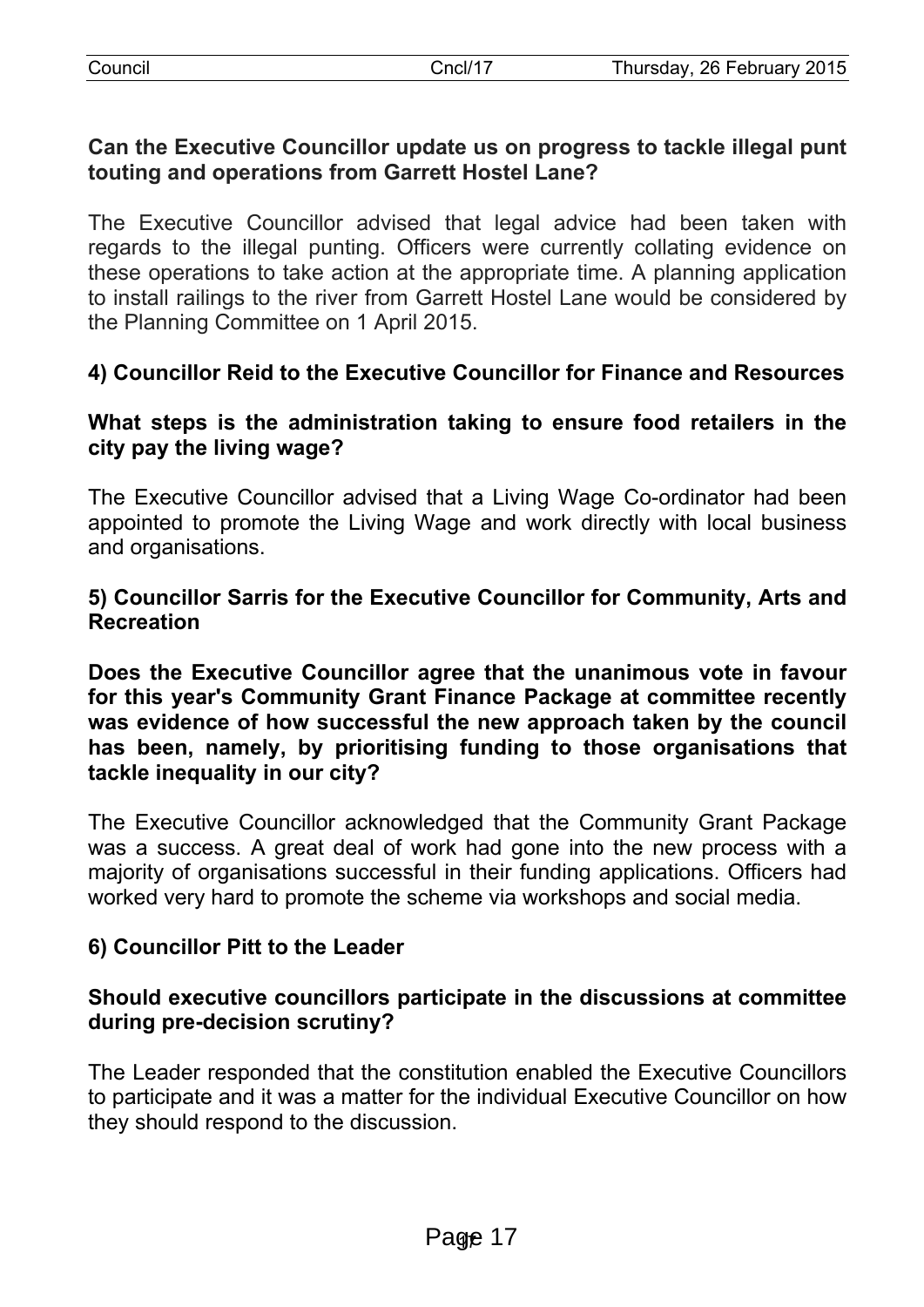# **7) Councillor Pippas to the Leader**

#### **How will the Leader safeguard vulnerable and destitute people from needless criminalisation under his proposed Public Space Protection Orders?**

The Leader advised of a pilot scheme which the City Council was involved with that also included the Police and outside organisations to intercept and offer support programme to vulnerable individuals. He felt that the Police had received unnecessary criticism regarding the Public Space Protection Orders. The Police had employed a Street Life Officer to work with those individuals and to brief and train PCSO's to offer advice and support to street drinkers in Public Space Protection Order Areas.

# **8) Councillor Tim Bick to the Leader**

#### **How does the Leader plan to ensure that the Public Place Protection Orders he is proposing are directed at those who are responsible for anti-social behaviour and not those who aren't?**

The Leader responded that the Police would deal with the issues sensitively following national guidance whilst exercising discretion. He then read out a statement from the Police referencing complaints of antisocial behaviour relating to street drinking in certain areas of the City. The Leader said that responsible drinkers would not be affected.

## **9) Councillor Mike Todd-Jones to the Executive Councillor for City Centre and Public Places**

#### **Can the Executive Councillor give an update on the Chesterton Coordinator?**

The Executive Councillor responded that a part time Chesterton Co-ordinator had been appointed on 7 January 2015 and was working with local business in the area.

The following oral questions were also tabled, but owing to the expiry of the period of time permitted, were not covered during the meeting.

#### **10) Councillor Robertson to the Executive Councillor for Finance and Resources**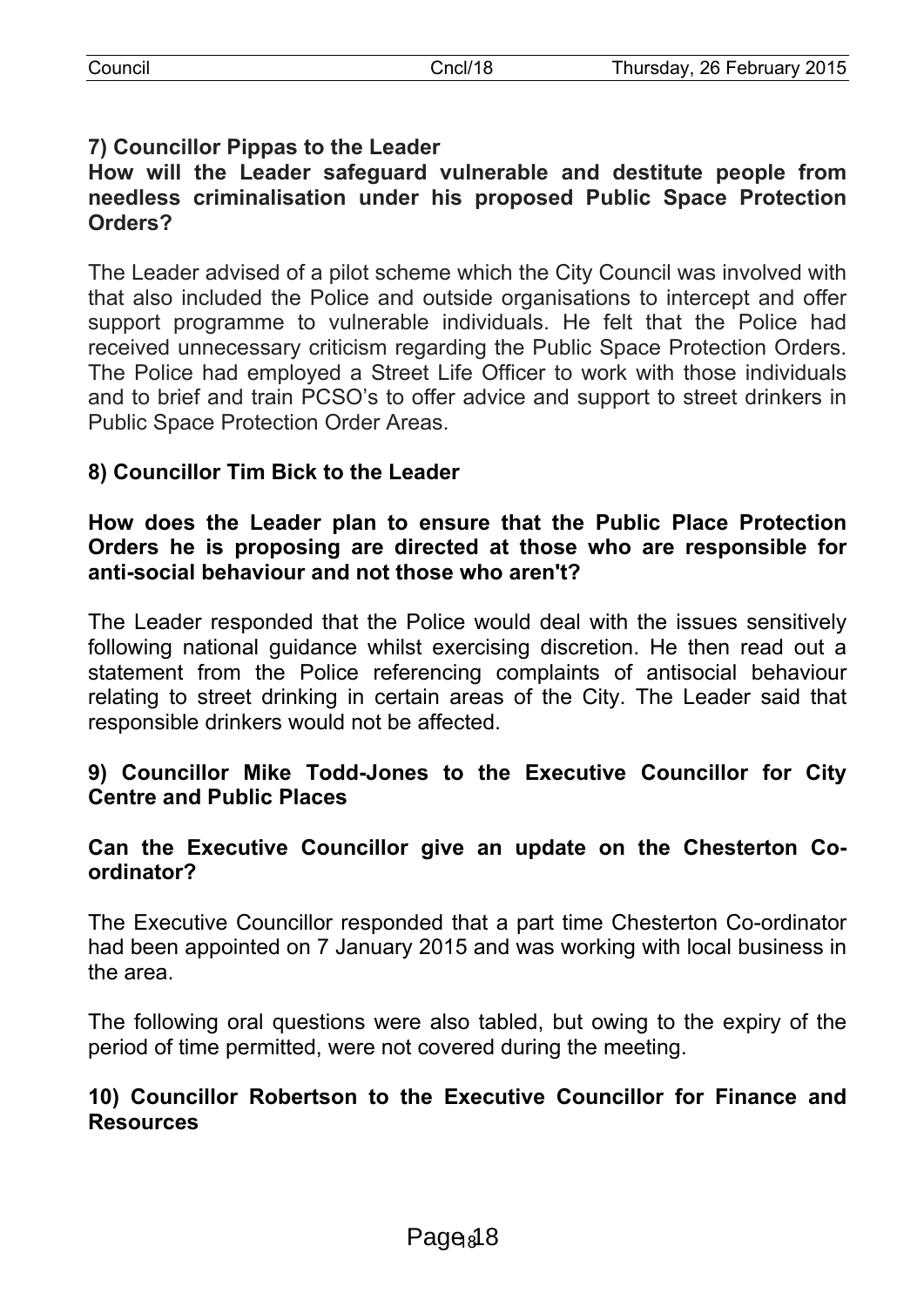**Can the Executive Councillor confirm that:**

- **there has been no change in the Council's maternity pay policy**
- **the Council maintains its commitment to fully supporting staff on maternity leave**
- **following the reduction in the Maternity Fund there will still be full funding of all maternity pay and conditions commitments**

**11) Councillor Sinnott to the Leader**

**What explanation did Cllr Herbert obtain from the Army regarding the Libyan cadets and the alleged serious sexual attacks last October?**

**12) Councillor Mark Ashton to the Leader**

**Now that planning has been removed from Area Committees does he agree more time as been freed up for the Public to question councillors on the matters that concern them?**

**13) Councillor Catherine Smart to the Executive Councillor for Housing**

**Will the Councillor indicate which repairs are classified as emergency, which urgent and which routine? What proportion of each has been dealt with within the time limits during the last six months (or the latest available data)?**

**14) Councillor Dryden to the Executive Councillor for Community, Arts and Recreation**

**Does the Executive Councillor agree that the exciting line-up recently announced for this year's Folk Festival, following on from last year's successful 50th anniversary, is further evidence of how highly regarded the festival is not just here and the UK, but from many other counties around the world?**

**15) Councillor Catherine Smart for the Executive Councillor for Planning Policy and Transport.**

**Was a business case made out for the Early Bird concession in the Grand Arcade? If so, how has it worked out? Has there been any increase in custom on the Tuesday mornings it has been operating?**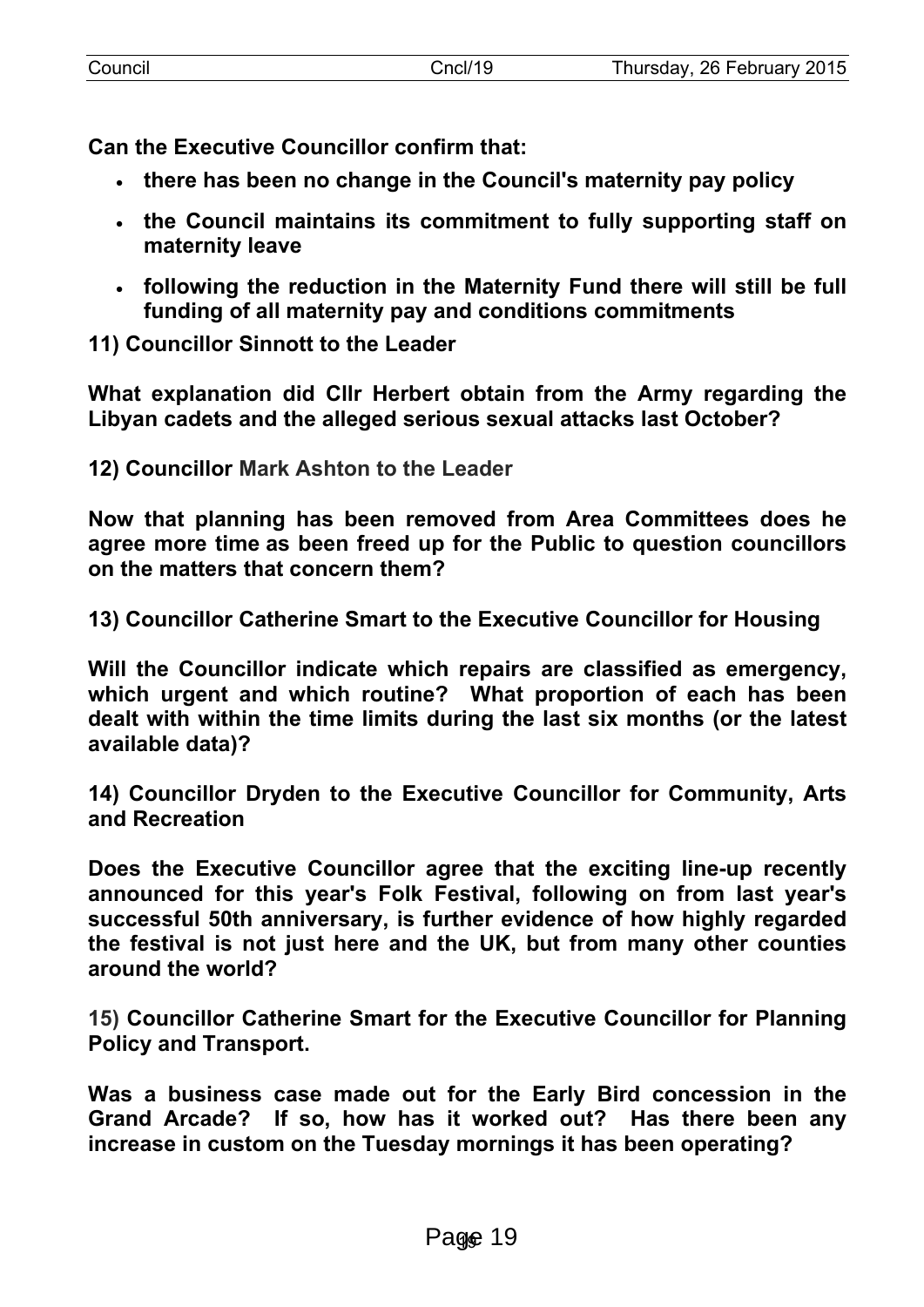motion

**16) Councillor Mark Ashton to Executive Councillor Environment, Waste and Public Health**

**Following the Labour initiative on Ward Blitzes what has been the feedback so far?**

# **15/66/CNL To consider the following Notices of Motion, notice of which has been given by:**

15/66a/CNL Councillor Price & Councillor Blencowe Councillor Price proposed and Councillor Blencowe seconded the following

# Affordable Housing Supply in Cambridge

The City Council's Vision for Cambridge as One Cambridge Fair for All is one in which an affordable local home close to jobs and good neighbourhood facilities is available to all regardless of income or tenure. To achieve our aim for a City with mixed and balanced communities where prosperity is shared, it is vital that developers contribute their fair share toward meeting housing needs and the cost of community infrastructure.

This Council notes that recent changes in the national planning framework by the Liberal Democrat and Tory coalition government will seriously impact our ability to deliver our affordable housing requirements through the planning process. This will worsen the housing affordability crisis in Cambridge which is leading to many low and middle income residents being priced out of housing across market sale, social and private rental sectors. It will also transfer the cost of meeting vital neighbourhood infrastructure such as community, play and sport facilities and education from developers of a significant number of new homes to the Council and existing residents.

In particular this Council condemns:

i. The Small Sites Exemption announcement on 1 December 2014 by the Tory Minister for Housing and Planning whereby affordable housing and other S106 contributions cannot be sought on sites of 10 units and under with a maximum combined floor space of less than 1000 sq metres. In Cambridge small sites play a key role in meeting our housing need and the council's own research for the draft new Local Plan has shown that viability is not related to site size. It is estimated that this change alone will lead to a loss of around 200 new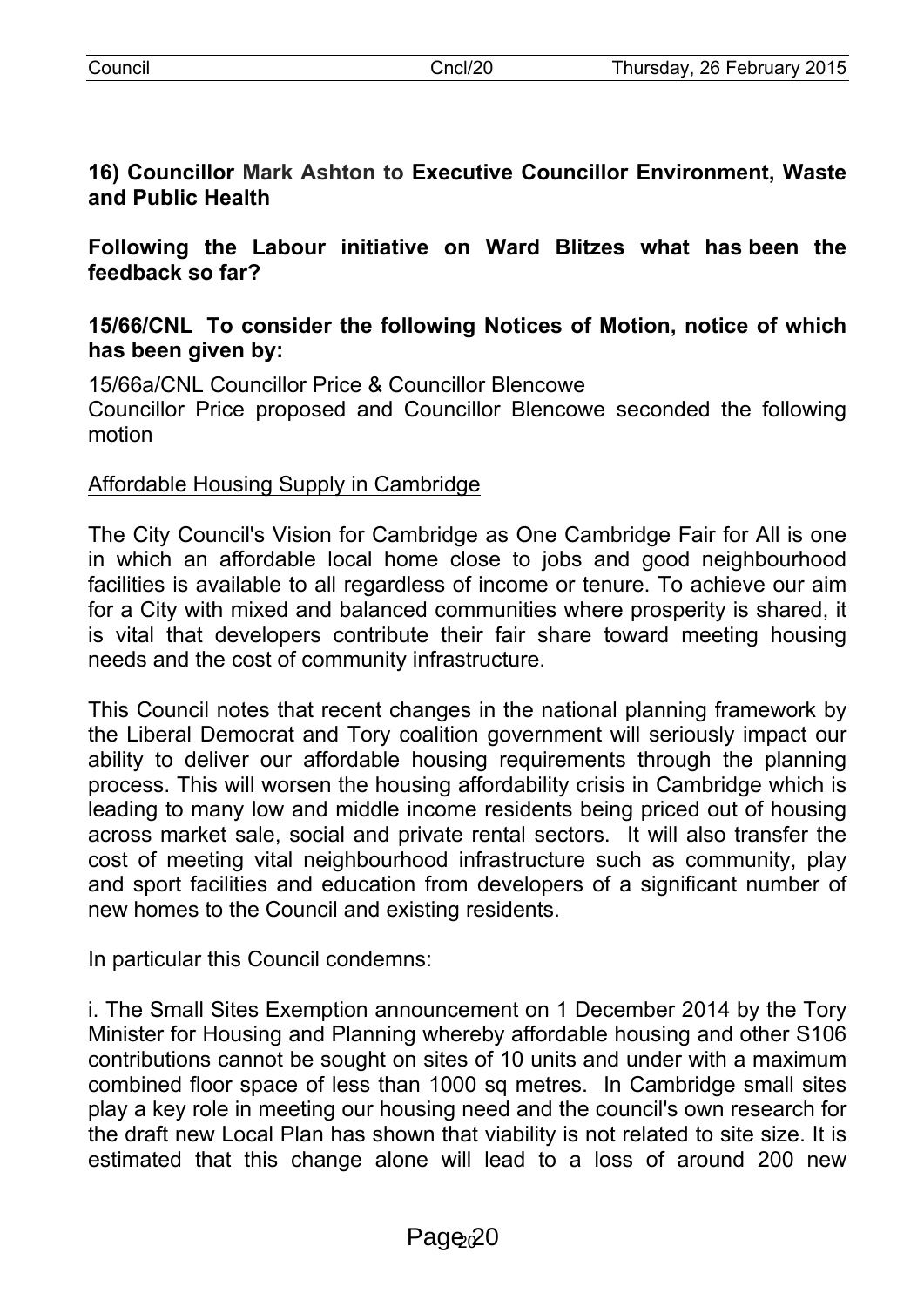affordable homes over the next decade in the City, and an ongoing and cumulative financial loss of up to £1/2 million a year for community infrastructure.

ii. The Vacant Building Credit introduced on 28 November 2014 by the Liberal Democrats and Tory government whereby affordable housing contributions can only be sought on any increase in floors pace where buildings are brought back into use or replaced. In a city with a tight urban boundary relying on the development of a high number of brownfield sites, this will have a significant and damaging impact on our ability to deliver affordable housing on many sites coming forward.

This Council further notes that Cambridge has a strong property and development sector, so these are wholly unnecessary developer give always at a high community cost and that the changes are perverse is that they reverse the normal presumption that planning obligations should be applied unless developers can prove an impact on viability severe enough to justify removal or change.

The Council regrets the failure by the Liberal Democrats and Tories in government to deliver on their pledges for housing, with completions running far below the levels of the previous Labour government and, in particular, its failure to deliver new social housing at social rent levels whilst causing a significant decrease in existing social housing stock through its revitalisation of Right to Buy.

The Council acknowledges, however, that the latest planning changes have met with almost universal condemnation from councils across the political spectrum, and it resolves to work through the Local Government Association and with other councils to seek their reversal by government.

Councillor Smart proposed and Councillor Blackhurst seconded the following amendment to the motion:

The City Council's Vision for Cambridge as One Cambridge Fair for All is one in which an affordable local home close to jobs and good neighbourhood facilities is available to all regardless of income or tenure. To achieve our aim for a City with mixed and balanced communities where prosperity is shared, it is vital that developers contribute their fair share towards meeting housing needs and the cost of community infrastructure.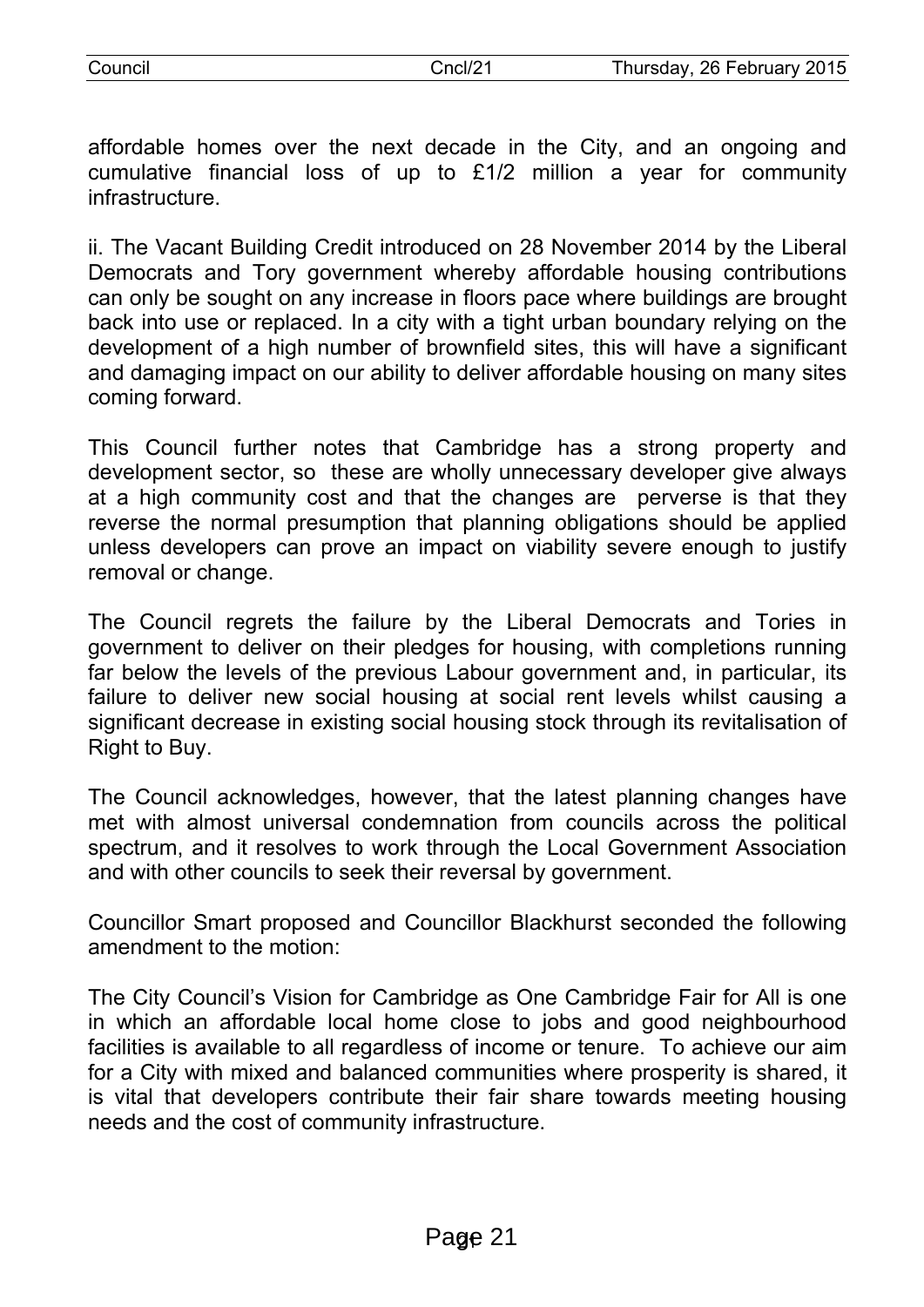| Council |  |
|---------|--|
|         |  |

The Council notes that recent changes in the national planning framework will seriously impact our ability to deliver affordable housing requirements through the planning process. It will also transfer the cost of meeting vital neighbourhood infrastructure from developers to residents.

In particular this Council condemns

1. The Small Sites Exemption whereby affordable housing and other S106 contributions cannot be sought on small sites of 10 units and under with a maximum combined floor space of less than 1000 sq metres.

2. The Vacant Building Credit whereby affordable housing contributions can only be sought on any increase in floor space where buildings are brought back into use or replaced.

The Council further notes that Cambridge has a strong property and development sector so these are wholly unnecessary developer give-aways.

The Council acknowledges, however, that the latest planning changes have met with almost universal condemnation from councils across the political spectrum and it resolves to work through the Local Government Association and with other councils to seek their reversal by government.

On a show of hands the amendment was lost by 13 votes to 23.

**Resolved** (by 23 votes to 0, with 13 Abstentions) that:

The City Council's Vision for Cambridge as One Cambridge Fair for All is one in which an affordable local home close to jobs and good neighbourhood facilities is available to all regardless of income or tenure. To achieve our aim for a City with mixed and balanced communities where prosperity is shared, it is vital that developers contribute their fair share toward meeting housing needs and the cost of community infrastructure.

This Council notes that recent changes in the national planning framework by the Liberal Democrat and Tory coalition government will seriously impact our ability to deliver our affordable housing requirements through the planning process. This will worsen the housing affordability crisis in Cambridge which is leading to many low and middle income residents being priced out of housing across market sale, social and private rental sectors. It will also transfer the cost of meeting vital neighbourhood infrastructure such as community, play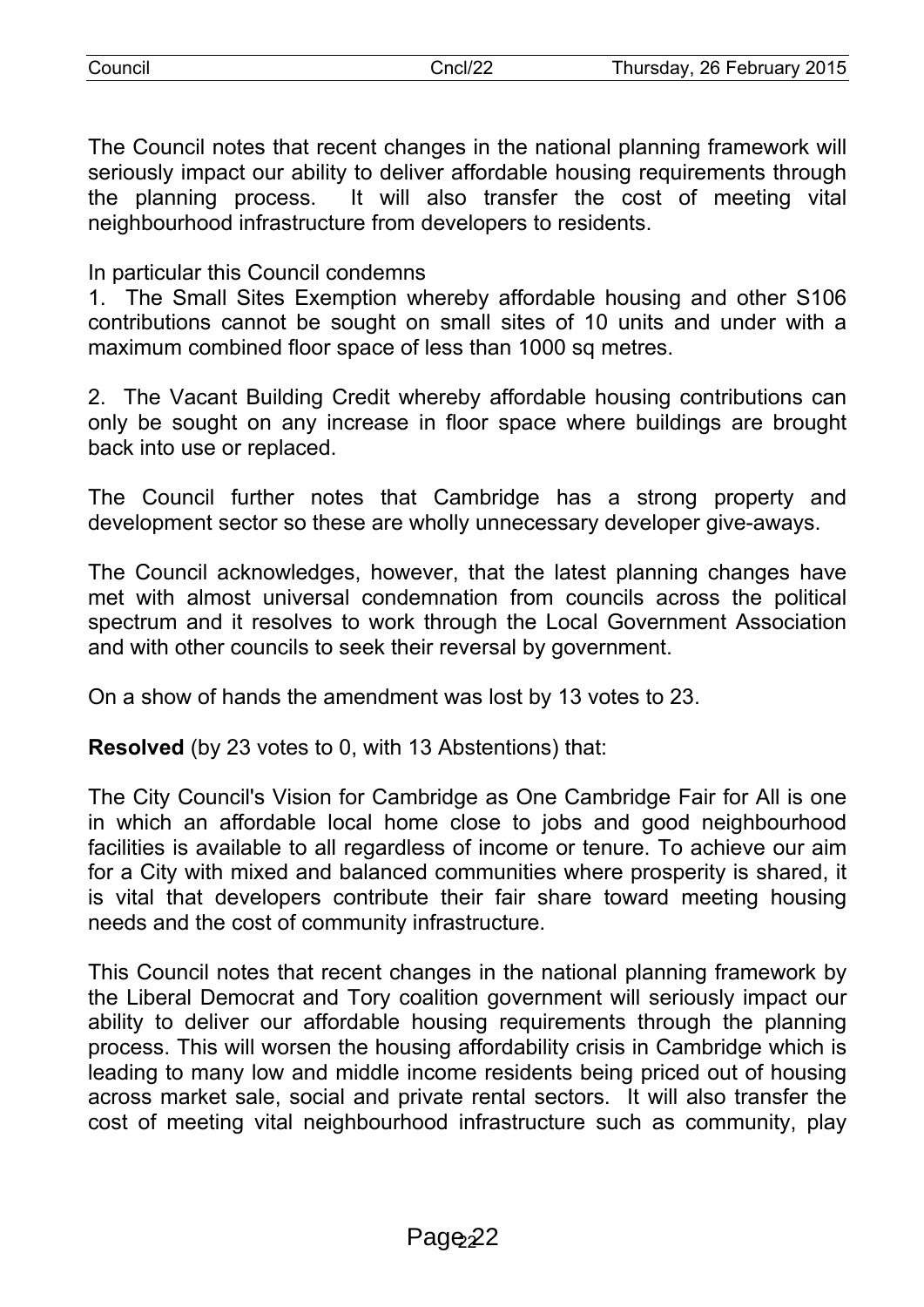and sport facilities and education from developers of a significant number of new homes to the Council and existing residents.

In particular this Council condemns:

i. The Small Sites Exemption announcement on 1 December 2014 by the Tory Minister for Housing and Planning whereby affordable housing and other S106 contributions cannot be sought on sites of 10 units and under with a maximum combined floor space of less than 1000 sq metres. In Cambridge small sites play a key role in meeting our housing need and the council's own research for the draft new Local Plan has shown that viability is not related to site size. It is estimated that this change alone will lead to a loss of around 200 new affordable homes over the next decade in the City, and an ongoing and cumulative financial loss of up to £1/2 million a year for community infrastructure.

ii. The Vacant Building Credit introduced on 28 November 2014 by the Liberal Democrats and Tory government whereby affordable housing contributions can only be sought on any increase in floors pace where buildings are brought back into use or replaced. In a city with a tight urban boundary relying on the development of a high number of brownfield sites, this will have a significant and damaging impact on our ability to deliver affordable housing on many sites coming forward.

This Council further notes that Cambridge has a strong property and development sector, so these are wholly unnecessary developer give always at a high community cost and that the changes are perverse is that they reverse the normal presumption that planning obligations should be applied unless developers can prove an impact on viability severe enough to justify removal or change.

The Council regrets the failure by the Liberal Democrats and Tories in government to deliver on their pledges for housing, with completions running far below the levels of the previous Labour government and, in particular, its failure to deliver new social housing at social rent levels whilst causing a significant decrease in existing social housing stock through its revitalisation of Right to Buy.

The Council acknowledges, however, that the latest planning changes have met with almost universal condemnation from councils across the political spectrum, and it resolves to work through the Local Government Association